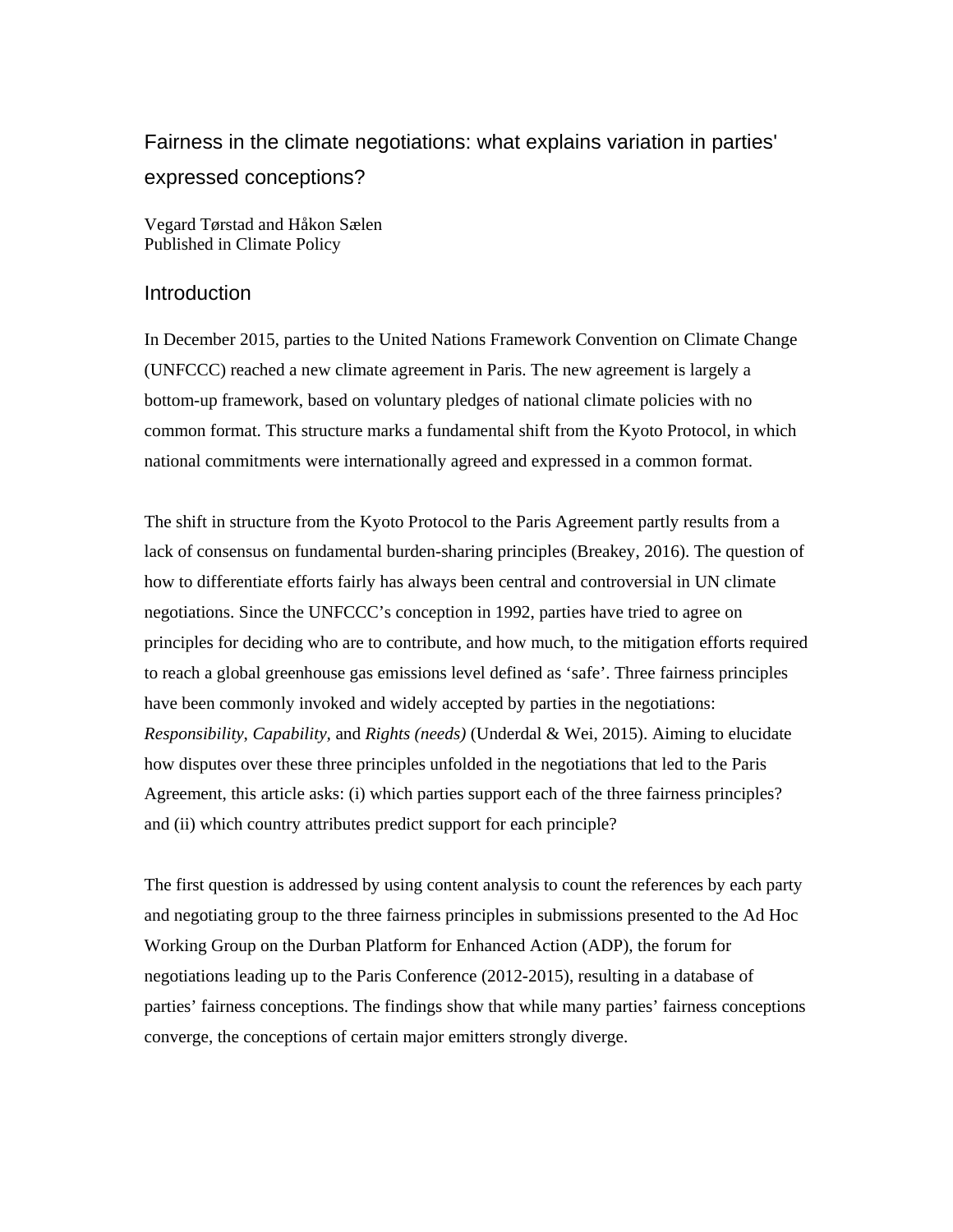The second part of the analysis explores *why* parties have diverging fairness conceptions. Using the findings from the content analysis as dependent variables, it investigates which country characteristics determine support for different fairness principles. In contrast to much of the previous literature on the topic, it finds that the most consistent and powerful determinant is whether a country is included in Annex I to the UNFCCC, which lists 'developed' countries.

The binary Annex-division between 'developed' and 'developing' countries was the basis for differentiating obligations under the UNFCCC and the Kyoto Protocol. The Paris Agreement, by contrast, does not refer to this Annex, and instead establishes a process of selfdifferentiation in which countries define their own contributions. The dominant variable in explaining past divergences in fairness conceptions has thus been made less relevant. However, several paragraphs in the Paris Agreement refer to an undefined group of 'developed' countries, providing an opportunity for parties to engage the Annex-division to provide content to the term (Rajamani, 2016). The ongoing negotiations on implementing the Paris Agreement have already encountered 'roadblocks' that partially derive from how the Agreement resolved the issue of differentiation between 'developed' and 'developing' countries (IISD 2016a). As such, the results from this analysis appear relevant for understanding post-Paris negotiations dynamics as well.

This article is – to our knowledge – the first quantitative assessment of fairness conceptions in the recent negotiations leading to the Paris Agreement. It also differs from existing analyses of earlier negotiations in that it assesses parties' official positions rather than individuals' personal views or their perceptions of parties' positions.

The next section provides the context for the analysis, presenting fairness in climate negotiations from both a historical and theoretical perspective. The subsequent two sections present the hypotheses tested and the methods for doing so. The results are then discussed, and finally, some concluding remarks are offered regarding implications for ongoing negotiations.

# Literature review and theoretical background

This section provides a short historical overview of how the climate negotiations have dealt with fairness, and links this to theoretical literature on justice and fairness. Three fairness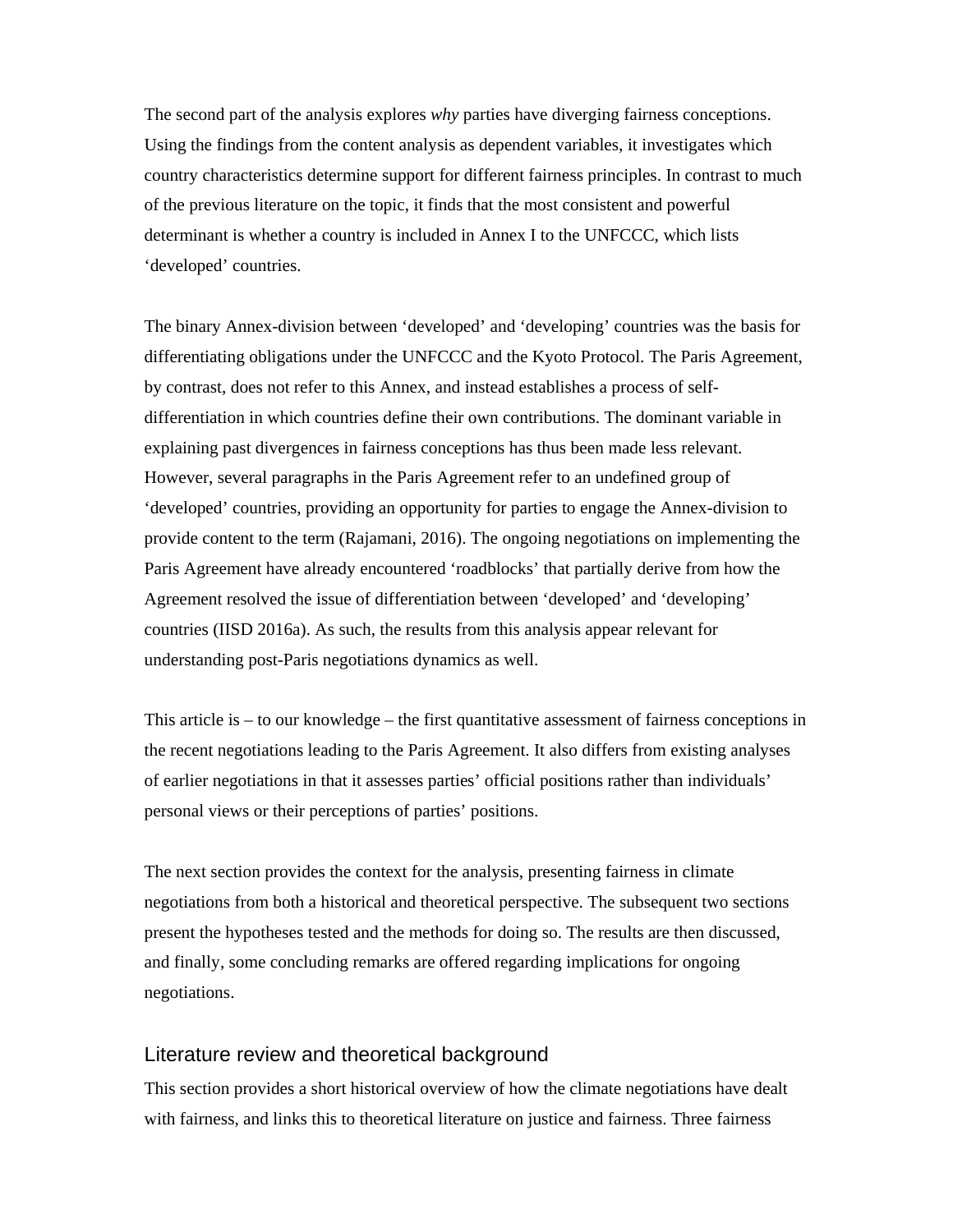principles emerge as predominant, and each is discussed briefly. The section then asks why fairness matters in climate negotiations, and proposes that fairness conceptions can be understood as reflections of self-interest.

#### **Fairness provisions and their operationalisation in the climate negotiations**

Discussions over fairness have been central to climate negotiations at least since negotiations on the UNFCCC began in 1990 (see Bodansky, 1993). The UNFCCC's (UN, 1992) Article 3 establishes a principle for distributing efforts fairly: the principle of 'common but differentiated responsibilities and respective capabilities' (CBDR-RC)

Parties' responsibilities and capabilities were hence considered normatively relevant factors for differentiating mitigation burdens. Furthermore, the Convention operationalises CBDR-RC by dividing the world into two broad strands. It defines which countries count as 'developed' through its Annex I, which originally listed 36 countries (later expanded to 43) that at the time were members of the OECD or in the process of transition to a market economy. Remaining countries were considered 'developing', and are commonly labelled 'non-Annex I'. This binary categorization constitutes the regime's cornerstone, although there are further sub-categories within each strand (Depledge, 2009). The subsequent Kyoto Protocol (UN, 1997) contained legally binding and country-specific, quantitative mitigation targets for Annex I parties only. Under the Convention and the Kyoto Protocol, non-Annex I countries had only qualitative commitments and were eligible for financial and technological support.

The clear-cut division between Annex I and non-Annex I parties – often referred to as the 'firewall' – has not been substantially updated since 1992, despite sustained pressure from Annex I parties to do so (Kallbekken, Sælen & Underdal, 2014). The Convention created procedures for voluntary graduation to Annex I, but these have not been widely utilized (for details, see Depledge, 2009). Over the course of negotiations, the parties on each side of the 'firewall' have come to interpret the CBDR-RC principle differently. Generally, 'developing' countries have understood CBDR-RC to define *responsibilities for having contributed to the climate problem*, while 'developed' countries have instead emphasised *capabilities to mitigate* (Brunnée & Streck, 2013).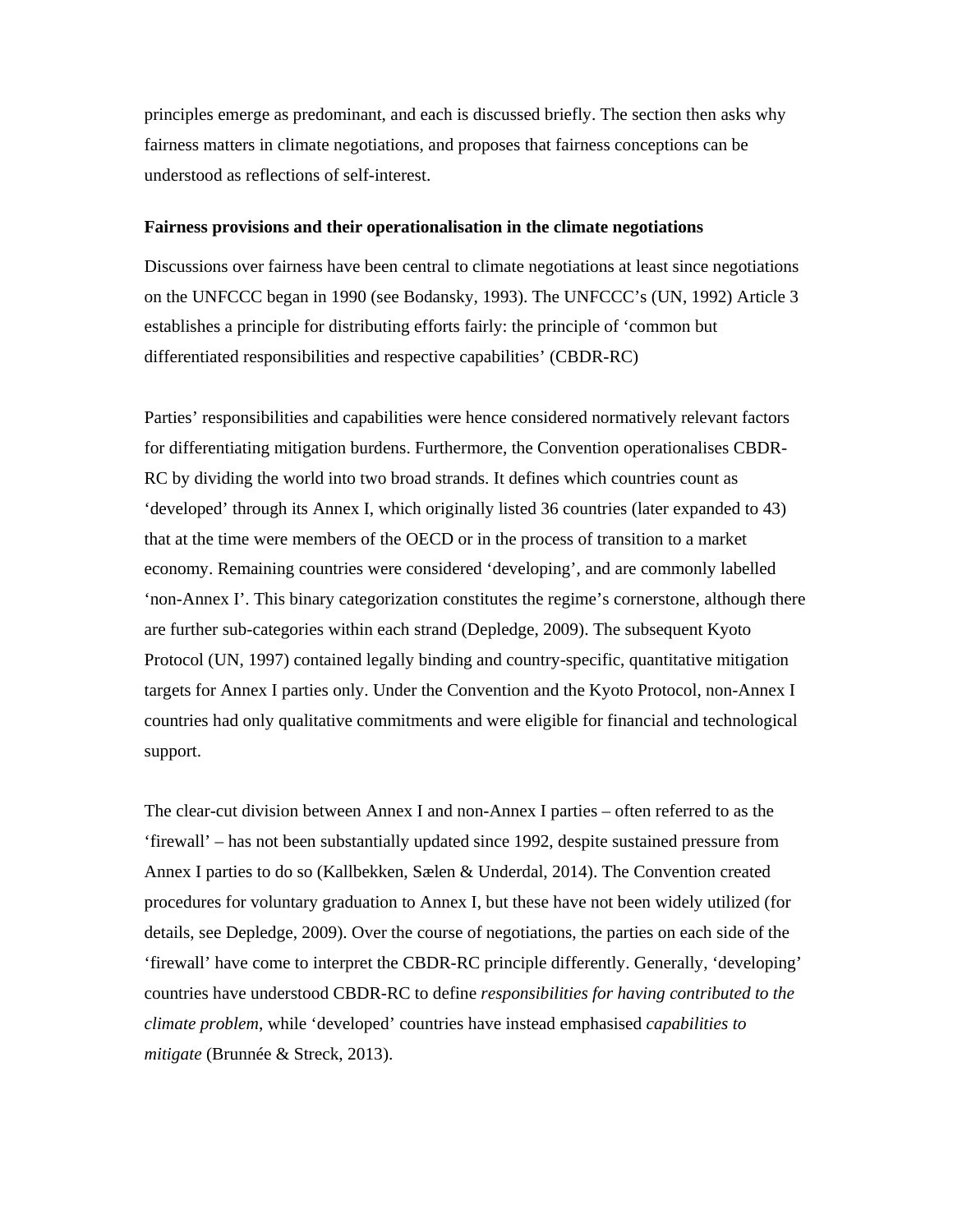## **Fairness principles in the climate negotiations**

*Capability* and *Responsibility* remain today as two of the three generally accepted fairness principles in the negotiations. Underdal and Wei (2015) assert that three different understandings of how the mitigation burden of greenhouse gases should be distributed fairly are frequently invoked and rarely disputed in the negotiations: *Responsibility* for damage caused, *Capability* to solve the problem, and *Rights (needs).* However, differences arise over how to interpret and weight them. Those differences are explored in this paper.

The three fairness principles are broad prescriptive categories that can be interpreted differently and specified into burden-sharing schemes in numerous ways. In this analysis, they are chosen as the dependent variables because they simultaneously correspond to the three basic fairness principles in the distributive justice tradition in philosophy (see Caney, 2006; Miller, 2013), they capture the most discussed notions of fairness in the environmental economics literature (see Kverndokk & Rose, 2008), and they subsume most or all of the more specific 'equity principles' that are discussed in the literature on fairness in the climate negotiations (e.g. Dannenberg, Sturm & Voigt, 2010; Lange, Vogt & Ziegler, 2007; Ringius, Torvanger & Underdal, 2002).

The IPCC's fifth assessment report (Working Group 3) refers to three fairness principles in section 6.3.6.6 (*Responsibility, Capability,* and *Equality*) (Clarke et al., 2014), and an additional fourth principle in section 4.6.2 (*Right to development*) (Fleurbaey et al., 2014). As explained below, this analysis refers to both *Equality* and *Right to development* under the category *Rights (needs).* The paragraphs that follow briefly discuss the three fairness principles that are the subjects of this analysis, and some of their corresponding equity principles.

#### *Fairness as Responsibility*

The principle of *Responsibility* demands that *a problem should be solved by the party that caused it.* In the case of climate change, this simply means that polluters must somehow pay.

*Responsibility* encompasses two equity principles that are frequently invoked in the negotiations. The *polluter-pays principle* is the idea that costs and emission cuts related to climate change should be distributed proportionally to the share of an actor's *current*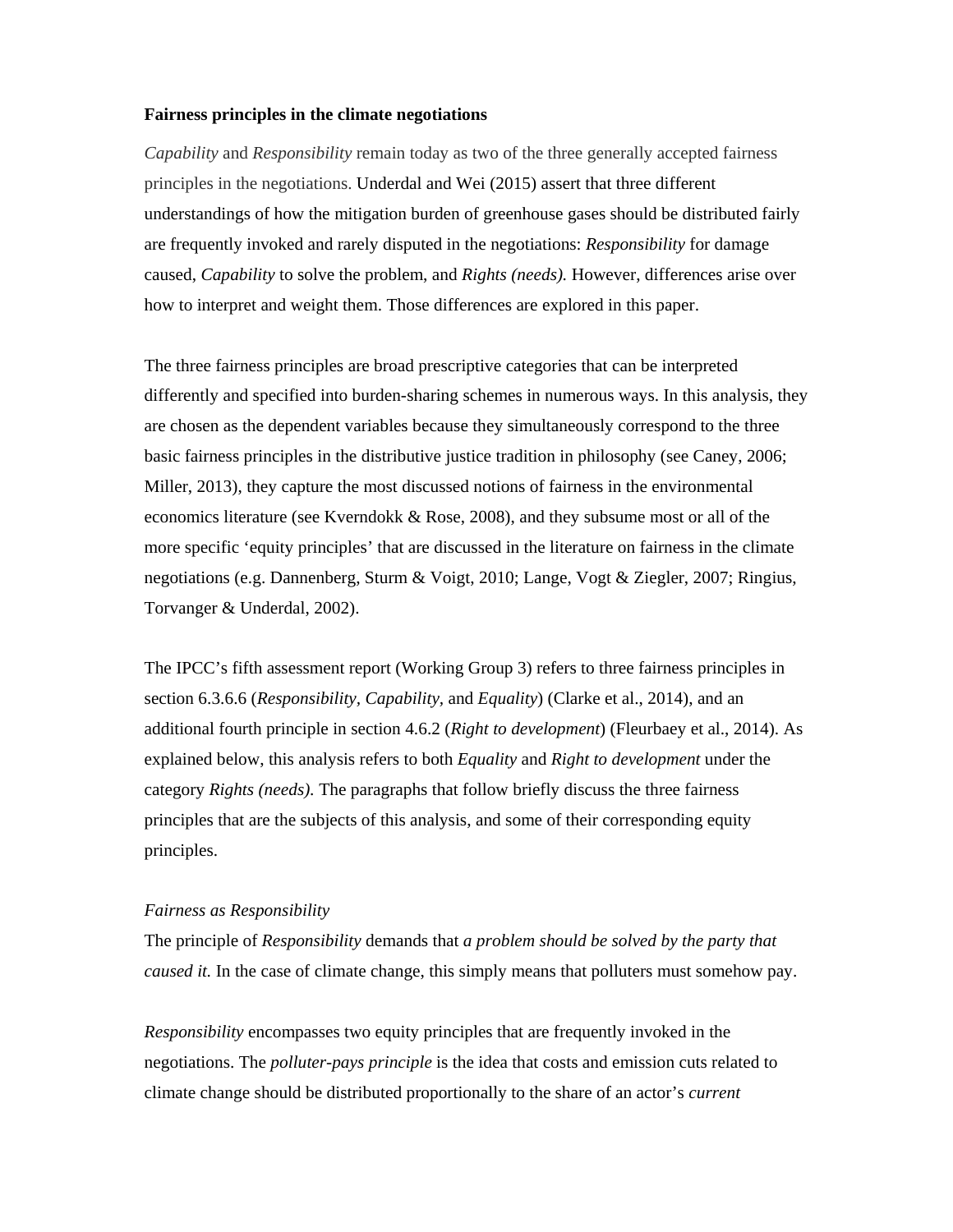emissions (Ringius et al., 2002). The *historical responsibility* principle implies dividing responsibility in proportion to cumulative or past emissions, or in proportion to contributions to warming.

#### *Fairness as Capability*

The *Capability* principle emphasises that those who have the *capacity* to solve the problem have an imperative to do so. Because of the vast array of solutions to climate change, *Capability* is a multifaceted indicator. Compared with *Responsibility*, which is naturally linked to emissions, *Capability* provides for a larger number of defensible interpretations. Interpretations include (but are not limited to) the possibility to establish greenhouse gas 'sinks', innovation capacity, capacity to transform energy systems, and prospects for improving energy efficiency or for reducing energy usage (Kallbekken et al., 2014). The most common and universal operationalisation of capabilities is *capacity to pay*: the idea that burdens should be distributed in accordance with the parties' financial capacities, usually measured in GDP.

## *Fairness as Rights (needs)*

The *Rights (needs)* principle broadly suggests that an actor is either entitled by *right* to enjoy a given amount of the good in question, or that it *needs* to be exempted from undertaking provisions. In the climate negotiations, the *Rights (needs)* principle appears frequently as the *egalitarian principle* – the idea that all humans have an equal right to emit the same amount of greenhouse gases (Lange, Löschel, Vogt & Ziegler, 2010; Fleurbaey et al., 2014). While this principle is arguably the most persuasive 'on ethical grounds' (Paterson, 2001), it scores low on political feasibility because it entails large redistributions relative to the status quo. Closely related are the equity principles of 'right to development' (Fleurbaey et al., 2014), 'equal access to sustainable development', and 'poverty eradication'. These terms are employed to justify that 'developing' countries should be allowed to develop the same way as the industrialised ones have, with the implication that the mitigation burden would fall heavily or entirely on industrialised countries (Mattoo & Subramanian, 2010).

#### **Why does fairness matter in climate negotiations?**

Normally, successful cases of multilateralism generate expectations of reciprocity among participants (see Keohane, 1986). For this reason, the literature suggests that multilateral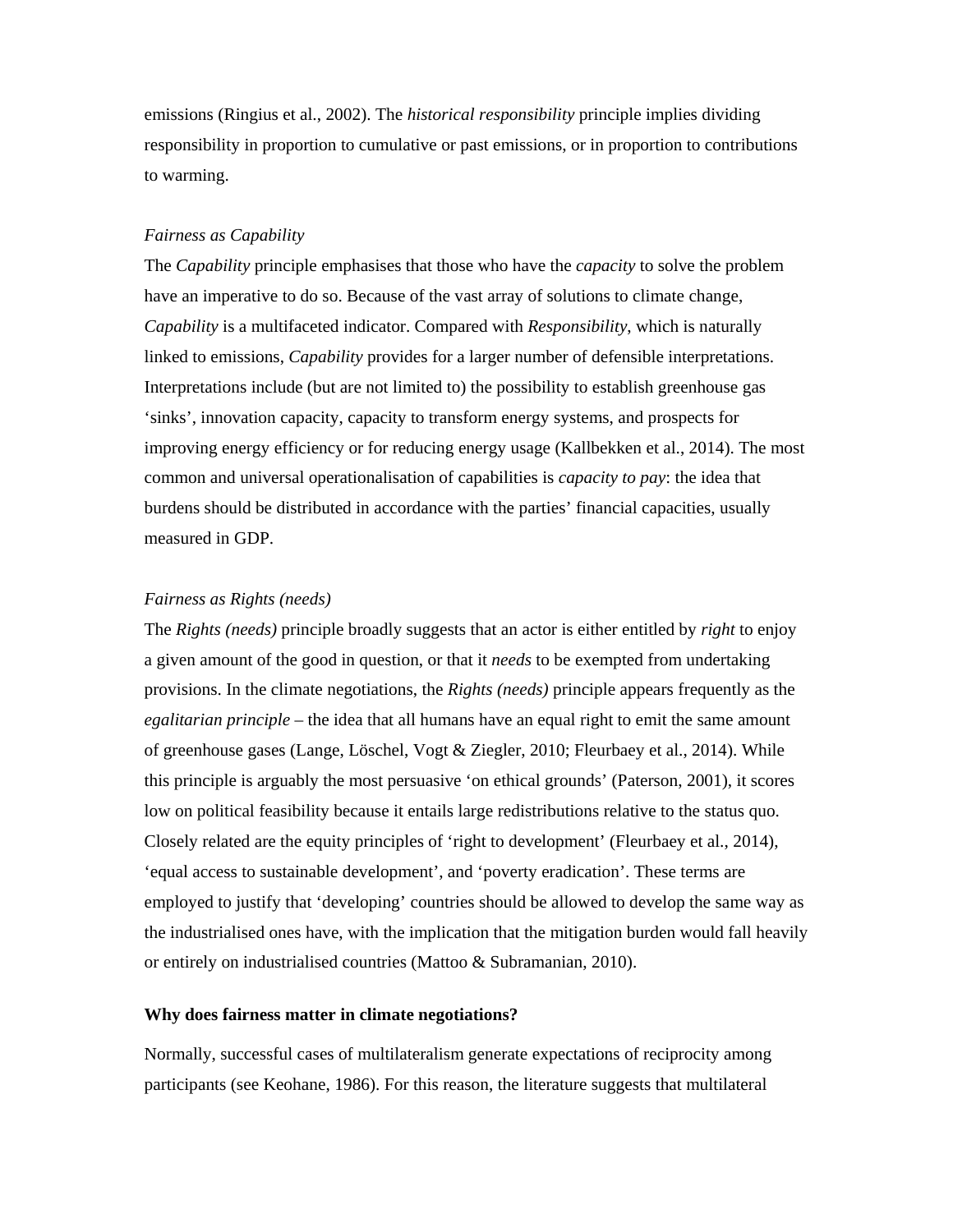agreements have the highest potential for both consensus and compliance if they are based on a common understanding of what fairness is (Ringius et al., 2002).

Generally, *distributive* fairness is relevant in situations characterised by 'moderate scarcity', meaning that everyone can expect to have a share in the allocation, but no one can expect to have all they desire (Rawls 1999). Moderate scarcity is the first of two preconditions for fairness discourse. The second is 'community' – a social system of continuing interaction (Franck, 1995).

Furthermore, fairness plays a particularly important role in the climate negotiations because powerful states are less able to coerce weaker states than they are in other policy areas, implying greater need for fostering a sense of legitimacy to achieve effective implementation and compliance (Young, 2014).

For these and other reasons, the empirical literature has often suggested that differing fairness conceptions among parties in the climate negotiations constitutes an obstacle to the creation of an ambitious and effective climate agreement (Hjerpe, Löfgren, Linnér & Hennlock, 2011; Kesternich, Löschel & Ziegler, 2014). Therefore, an answer to *why such conceptions differ in the first place* would be helpful to evaluate the prospects for reaching such an agreement.

## **An interest-based understanding of fairness**

Various studies on fairness in negotiations have suggested that negotiators tend to invoke the fairness principles that best correspond with their own interests (Albin, 1993; Babcock & Loewenstein, 1997; Lange et al., 2010; Underdal & Wei, 2015). This dynamic can be understood through Brian Barry's theory of justice as 'rational prudence':

Justice is simply rational prudence pursued in contexts where the cooperation (or at least its forbearance) of other people is a condition of our being able to get what we want. Justice is the name we give to the constraints on themselves that rational self-interested people would agree to as the minimum price that has to be paid in order to obtain the cooperation of others (Barry, 1989).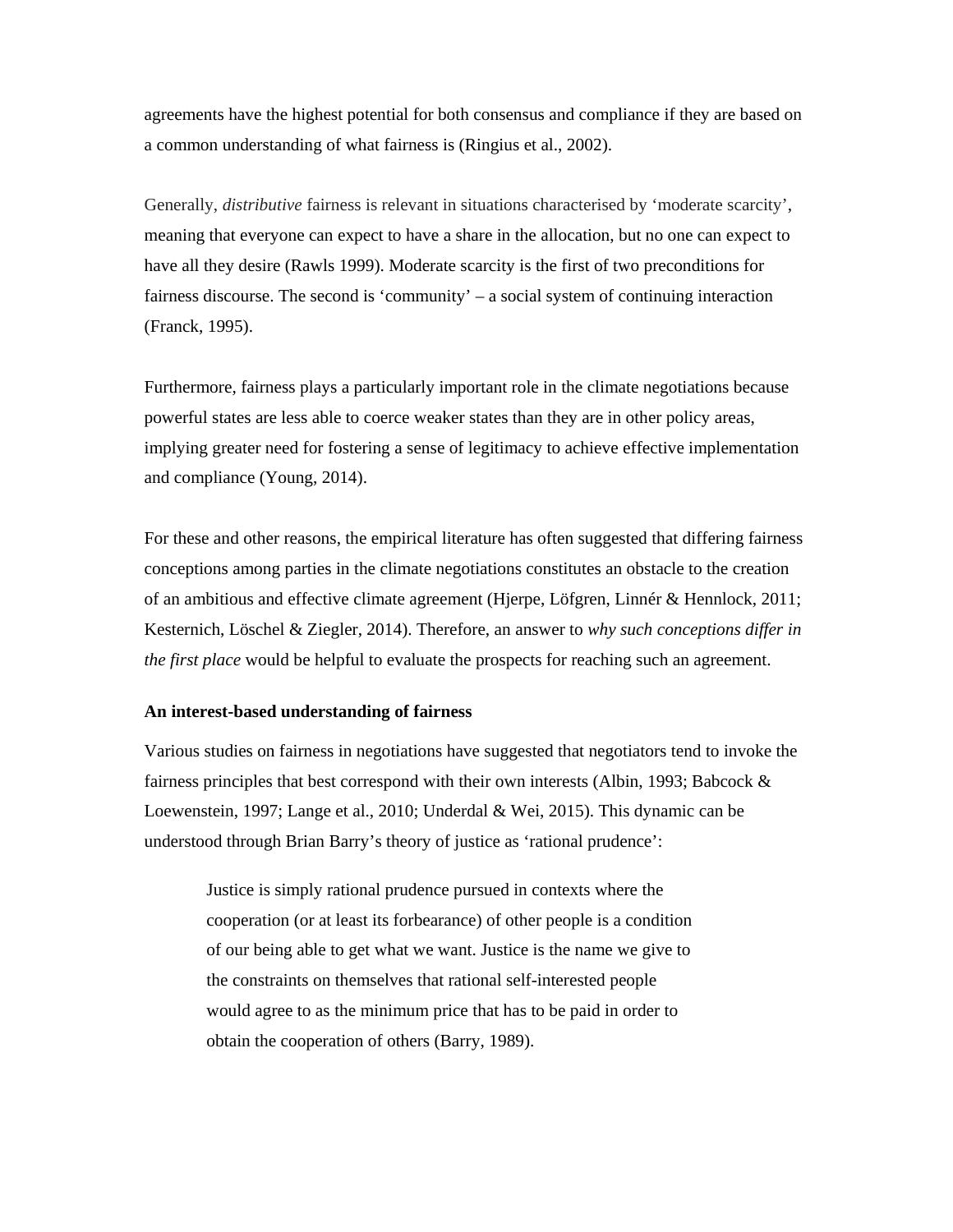This theory suggests that a party will invoke universal fairness principles in order to strengthen its bargaining power – and thereby *promote its own interests* – because in conflicts of interest, even argumentation that tries to justify self-interest must be based on some (commonly accepted) universalistic values in order to receive support from others (Elster, 1998; Risse, 2000).

The hypothesis that fairness conceptions in climate negotiations are determined by selfinterest has been directly or indirectly addressed in extant empirical studies. Hjerpe et al. (2011) surveyed fairness preferences among delegates and observers at COP15 in 2009, measuring support/opposition rates for eight equity principles. In line with national selfinterest, EU delegates expressed less support than others for a principle of historical responsibility, while G77+China delegates expressed stronger support than others for a principle of needs. Low participation by state delegates precluded systematic assessment of differences between parties.

Kesternich et al. (2014) asked negotiators and observers at COP16 and COP17 to assign weights to different burden-sharing rules. Positions on the polluter-pays rule can be explained by differences in economic development, in line with the self-interest hypothesis. On the ability-to-pay rule, differences across parties appear less stark. Notably, negotiators from all major regions indicate some willingness to support several fairness principles.

Most closely related to the current analysis are two studies, both based on a 2004 survey of people involved in climate negotiations, that measure support for different burden-sharing rules. Lange et al. (2007) regress respondents' support for these rules on, inter alia, characteristics of the respondents' home country. The study finds that variations in support is partly compatible with self-interest. As expected, respondents from countries with high GDP per capita were less supportive of both the ability-to-pay and polluter-pays rules than others. However, respondents from G77+China countries are less supportive than others of the egalitarian rule, an apparent departure from self-interest. The same survey also elicited respondents' perceptions of how strongly the different rules were supported by the EU, the USA, Russia, and the G77+China. Lange et al. (2010) compare these responses with abatement costs implied by different rules for the four regions. They find that abatement costs explain perceived support for the different equity rules by these regions, except by the G77+China, in which case no link can be established.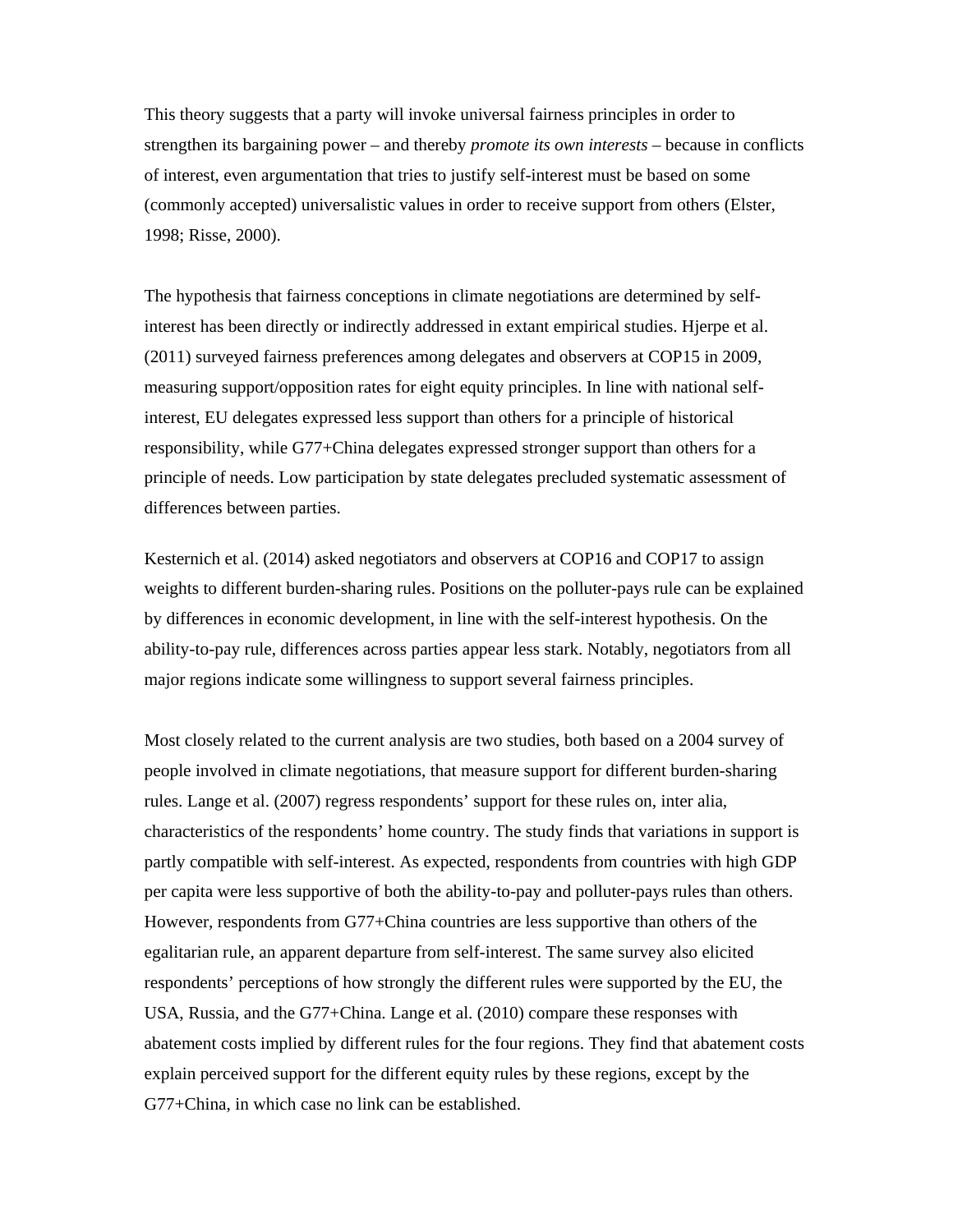# Hypotheses

An interest-based explanation of fairness conceptions suggests that parties in the climate negotiations will invoke the fairness principles that are most beneficial for themselves in terms of costs and benefits. To minimise their own costs, countries with high current or historical greenhouse gas emissions should, according to this logic, not express preference for the *Responsibility* principle, and countries with high capacity to pay should not support the *Capability* principle. In line with the reasoning in Lange et al. (2007), the first three hypotheses are therefore:

H1: High current greenhouse gas emissions decrease the probability of supporting the *Responsibility* principle.

H2: High historical greenhouse gas emissions decrease the probability of supporting the *Responsibility* principle.

H3: High capacity to pay (GDP per capita) decreases the probability of supporting the *Capability* principle.

The above three hypotheses follow straight-forwardly from a theory of self-interest. Additionally, however, the history of UNFCCC climate negotiations suggests that whether a country is classified as 'developed' might have an independent effect from its actual capacity and responsibility – which means that a variable for Annex I membership should be added to the analysis.

Castro et al. (2014) find that the Annex division strongly influences negotiation behaviour, as non-Annex I countries have an incentive to jointly lobby for the continuation of status quo. Following the previously discussed argumentation of Brunnée & Streck (2013), who proposed that 'developing' countries tend to emphasise *responsibilities* and 'developed' countries to support *capabilities* in questions of burdens-sharing*,* it is expected that Annex I parties will prefer the *Capability* principle, while non-Annex I parties will prefer the *Responsibility* principle. In general, *Capability* is a more dynamic concept than *Responsibility*, providing a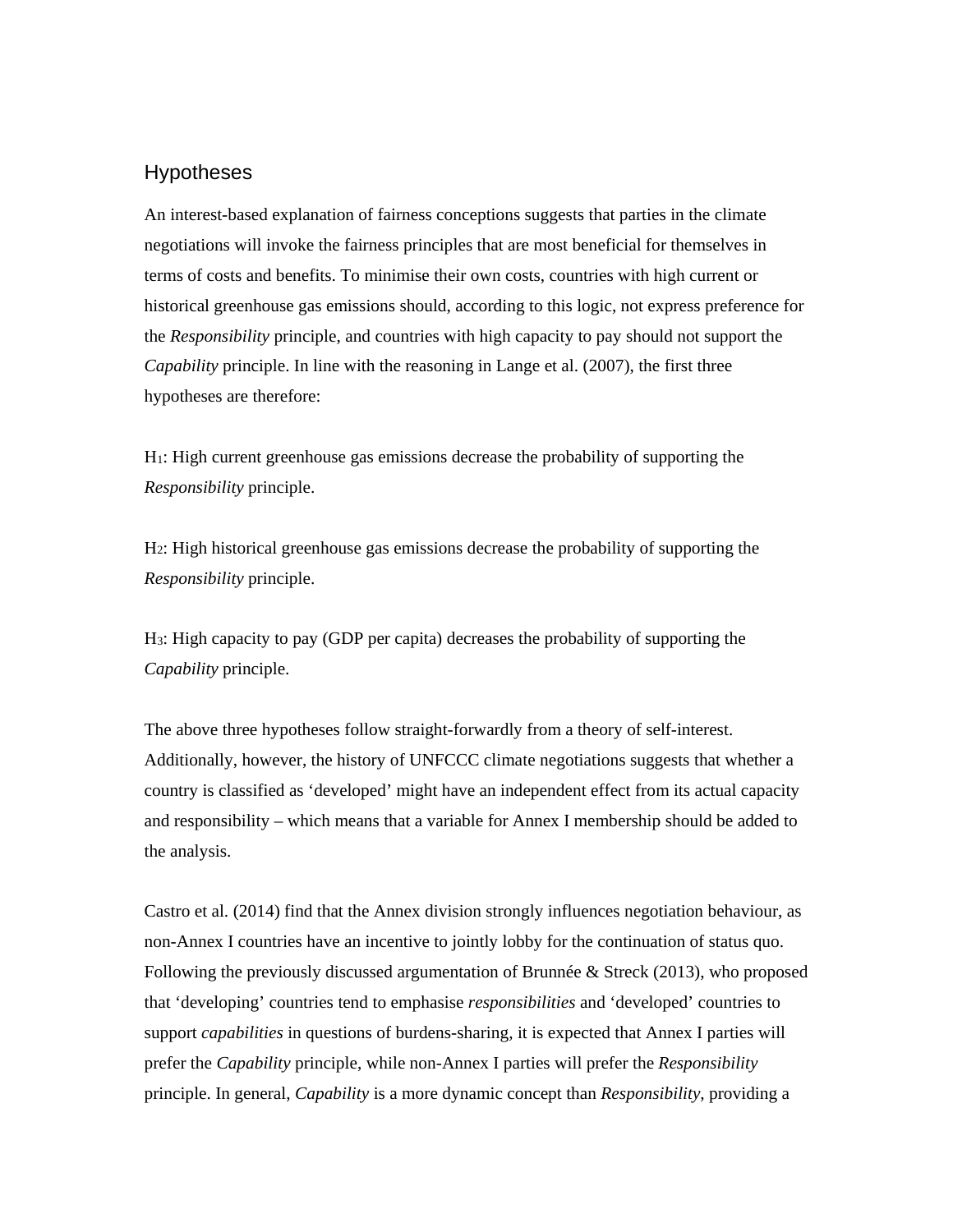stronger rationale for dismissing the Annex division. In addition, as discussed above, *Capability* can encompass a broader range of interpretations than *Responsibility* can, making quantification less straightforward. Annex I countries that score high on most traditional indicators of both *Responsibility* and *Capability* might therefore prefer *Capability* to *Responsibility* in order to avoid quantification completely. They can also argue that nontraditional indicators such as abatement costs and domestic co-benefits – on which they score relatively favourably – are relevant for *Capability* (see CAIT, 2015; Kallbekken et al., 2014). As discussed above, *Rights (needs)* can be invoked to support exemption for 'developing' countries and for imposing large burdens on 'developed' countries, implying it is a principle that should be favoured by non-Annex I countries.

H4: Having 'Annex I' status decreases the probability of supporting the *Responsibility* principle.

H5: Having 'Annex I' status increases the probability of supporting the *Capability* principle.

H6: Having 'Annex I' status decreases the probability of supporting the *Rights (needs)*  principle.

Lastly, Sprinz & Vaahtoranta (1994) have argued that vulnerability to climate change should be included in a self-interest based explanation of environmental policy. To minimise damages due to climate change, vulnerable countries can be expected to focus on ambition rather than on the distribution of efforts. However, as a means to secure finance for dealing with damages, the *Responsibility* principle may provide particular leverage – following the logic that those responsible for causing the damages should pay.

H7: Vulnerability to climate change increases the probability of supporting the *Responsibility*  principle.

# **Methods**

The two research questions (i) which fairness principles do parties support? and (ii) which country characteristics predict support for each principle? entail a two-step empirical analysis. First, content analysis is used to map countries' references to fairness principles. Second, regression analysis is used to investigate which country characteristics explain the distribution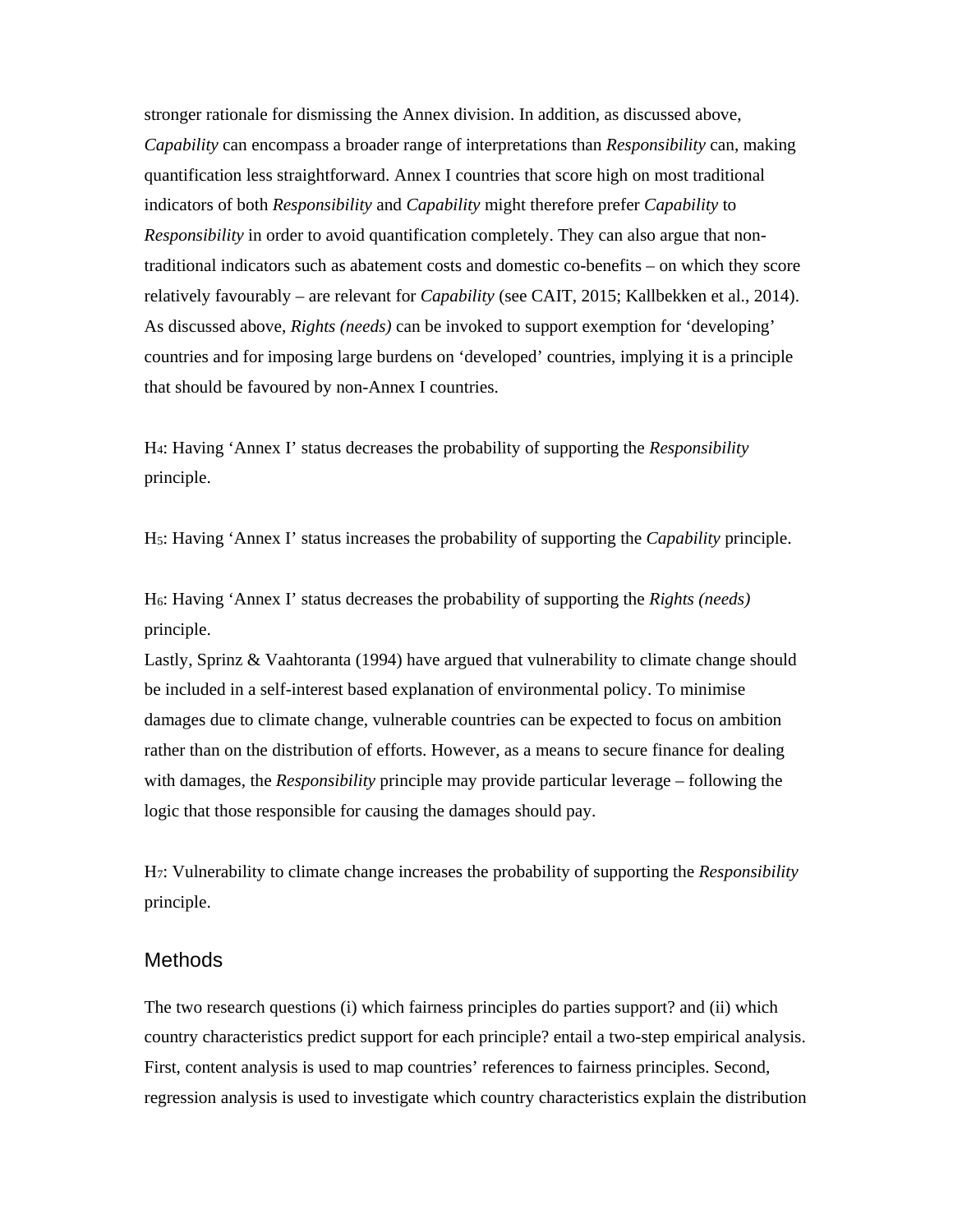of references across countries. The dependent variables are the number of references to *Responsibility*, *Capability*, and *Rights (needs).* The analysis does not distinguish between references to sub-principles within each of those three, for example, between current and historical *Responsibility.*

## **Content analysis**

Parties' support for fairness principles is inferred through a manual content analysis of position documents. The systematic analysis of such documents is an efficient means to reveal relevant information about the policy positions of their authors (Laver, Benoit & Garry, 2003), and previous empirical studies have indeed confirmed this approach as fruitful for analysing positions in the climate negotiations (see especially Genovese, 2014; Torvanger & Godal, 1999; Weiler, 2012).

Content analysis is a research method for systematic and quantitative description of the manifest content of communication (Berelson, 1952). Ideally, it is a deductive, systematic, and objective technique for making replicable and valid inferences from texts (Hardy, Harley & Phillips, 2004; Krippendorff, 2013). The deductive aspect is in this case provided by the theoretical framework on fairness principles. Objectivity and reliability are ensured by the definition of precise analytical categories based on the fairness principles, which are used to systematically include or exclude content from the analysis. The fairness categories and coding rules are defined in a coding book (see online appendix i).

Human and automated computer-assisted coding are the two common approaches for coding positions from policy documents (Laver et al., 2003). This analysis is based on the former approach, primarily due to its validity merits. Firstly, hand coding permits the working back and forth between the data material and the coding book, enabling a reflective approach concerning the classification of the coding unit, as suggested by Hardy et al. (2004). Practically, this inductive feature of our research design ensures that the analysis is based on fairness principles as they are invoked by the actors themselves, instead of a purely deductive approach where different fairness principles are defined by the literature and subsequently proposed to the actors in surveys or interviews. Secondly, manual content analysis reduces 'noise' by ensuring that only the coding units located in sections and documents directly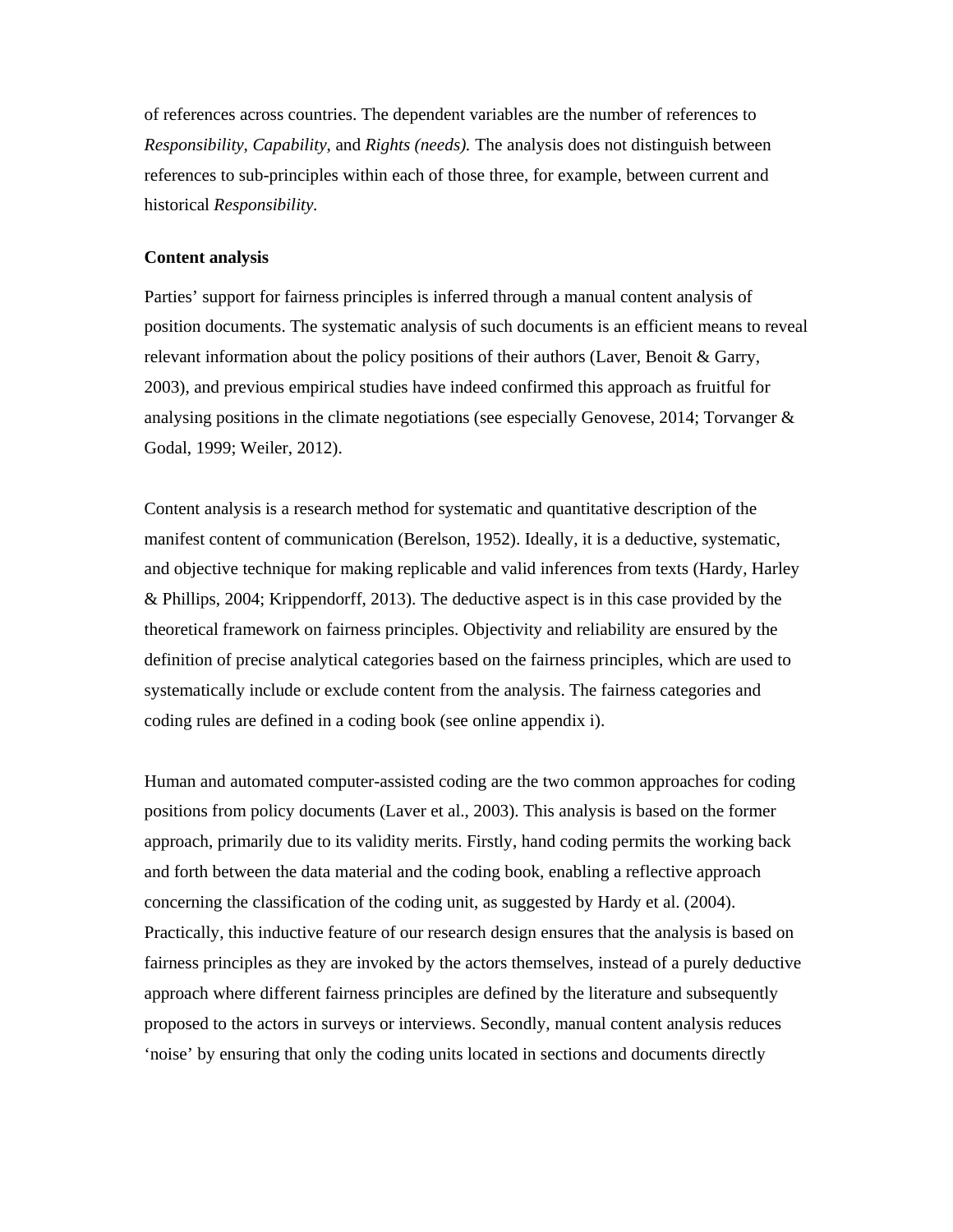related to the research question are coded.<sup>1</sup> On the downside, manual coding is always less reliable than computer-assisted coding. The reliability of this analysis depends largely upon the formulation of the coding book, which must be exhaustive and mutually exclusive. The different operationalisations of fairness principles in the coding book are specified as precisely as possible in order to ensure that these criteria are met. Additionally, a simple form of automated content analysis (a dictionary method) is used to cross-validate the results *ex post*. An example of a coded submission is provided in online appendix vi.

The document corpus of this analysis consists of parties' written proposals to the ADP. The ADP held its first meeting in 2012, and its mandate was fulfilled when it transmitted a draft text of the Paris Agreement to the Conference of the Parties in December 2015. There are three types of position documents that were presented to the ADP: submissions*,* statements, and intended nationally determined contributions (INDCs). In this analysis, the submissions and INDCs are coded.2 Submissions are written proposals submitted prior to or during the negotiation sessions, while INDCs are the nationally determined climate actions that the parties plan to undertake. The corpus consists of all the submissions and INDCs over the duration of the ADP (2012–2015), amounting to a total of 298 position documents.

## **Regression analysis**

 $\overline{a}$ 

The content analysis provides the frequency with which the parties refer to the three fairness principles in the position documents. To capture how strongly a party supports a principle compared to the two other principles, relative frequencies are used as dependent variables in the analysis; that is, the number of references to a principle divided by the number of references to all three principles. Due to this form of the dependent variables, we use the *beta regression model,* which is developed specifically for modelling proportions. Methodological details are provided in online appendix ii.

The independent variables were selected to test the hypotheses presented above. In other words, these are the variables that the literature review gave reason to believe might affect

<sup>&</sup>lt;sup>1</sup> For example, this approach allows for excluding 'negative' references to a fairness principle. <sup>2</sup> Statements are oral declarations which are sometimes also submitted in writing. Because the complete set of statements is not available, including the available subset would mean that results would be affected by variation in the rates at which parties submit statements in writing. Furthermore, because core positions and principles are covered in submissions, statements tend to either repeat from submissions, or deal with more procedural matters.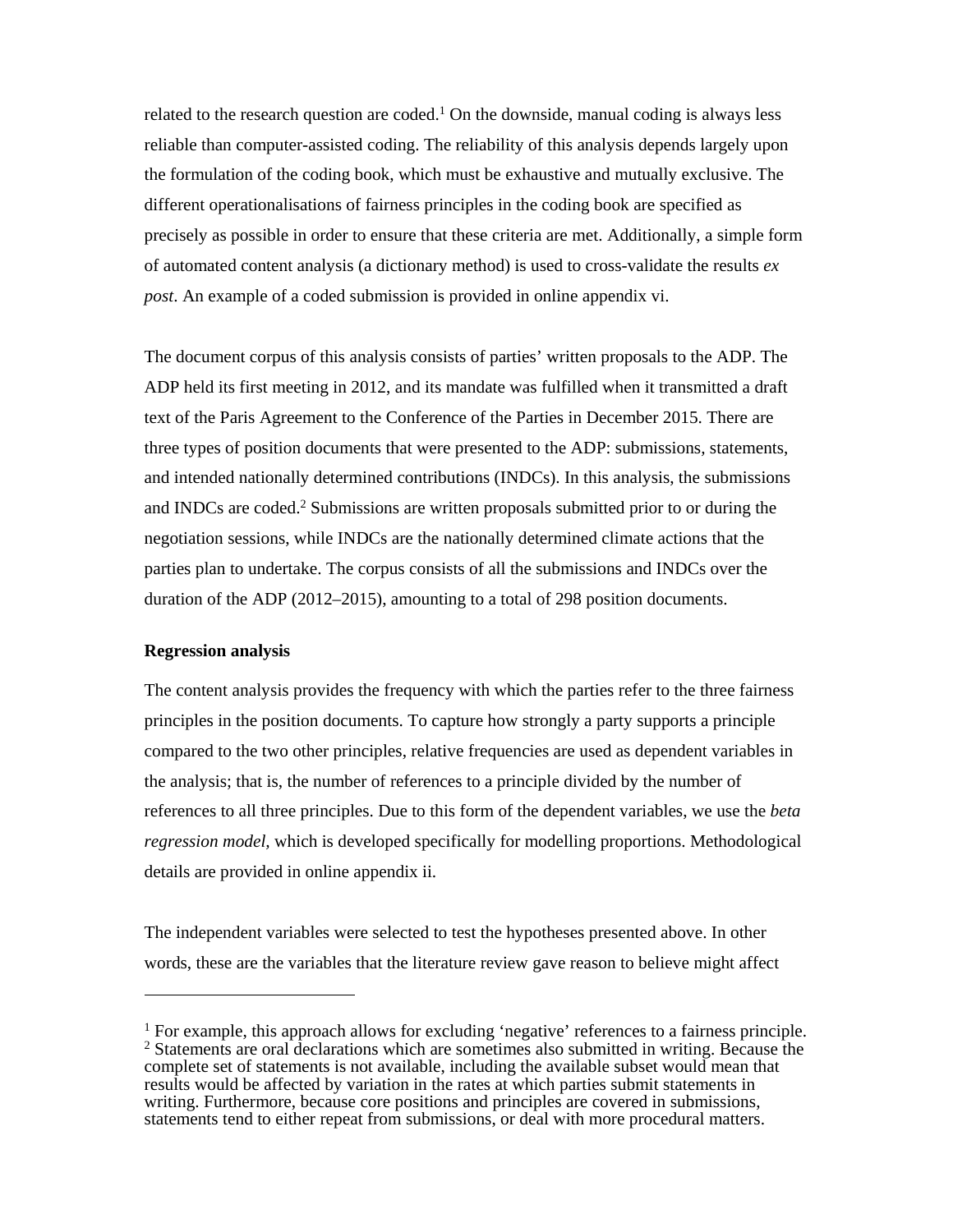fairness conceptions. They are listed in Table 1 along with the data sources. Groups are assigned the mean of their members' values on the independent variables.

[Insert Table 1: Independent variables in regression analysis with data sources]

# Results and discussion

This section first presents descriptive results from the content analysis of submissions and INDCs. Thereafter, a regression analysis that seeks to account for the variation among parties in the descriptive results is presented and discussed.

# **Results of content analysis**

 $\overline{a}$ 

A total of 160 parties and 11 negotiation groups<sup>3</sup> submitted a minimum of one of the two types of position documents throughout the ADP negotiations, referring 1,799 times in total to the three fairness principles. A complete overview of all the fairness references is presented in online appendix iii.

Overall, non-Annex I parties refer more frequently to fairness than Annex I parties. Of the 10 actors that have most fairness references per negotiation document, only Switzerland is from the Annex I side of the 'firewall', as shown in Table  $2<sup>4</sup>$  Among the parties that have the highest frequency of fairness references are Brazil, China, India, and the Like-Minded Developing Countries on Climate Change (LMDC) group.<sup>5</sup> It appears, therefore, that 'developing' countries are more concerned with fairness than 'developed' ones.

[Insert table 2: Parties with high frequencies of fairness references]

This result is not very surprising, as 'developing' countries are in general more inclined towards a burden-sharing approach than 'developed' countries. Furthermore, given that the UNFCCC is 'unabashedly favourable to developing countries' (Rajamani, 2016, p. 506), these countries have good reason for referring to its principles and provisions. Many of their fairness references therefore allude directly to the UNFCCC. This finding also corresponds

 $3$  The EU negotiates on behalf of 28 parties, but is here counted as a negotiation group.  $4$  Only actors that have submitted two or more position documents are included in the list.

<sup>&</sup>lt;sup>5</sup> Online appendix iv lists the various members of the different groups.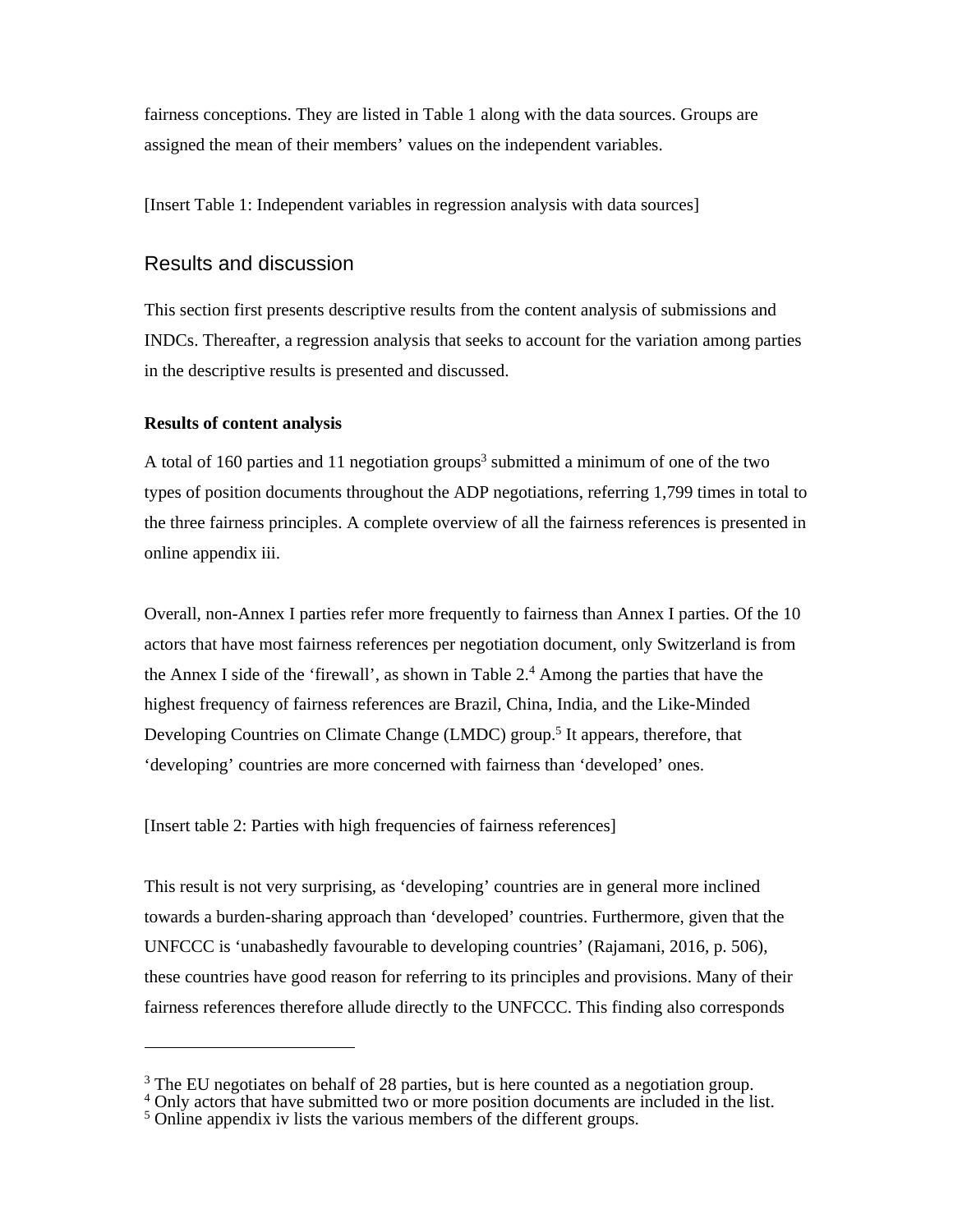well with a survey analysis conducted by Lange et al. (2007), which finds that 'equity issues are seen as more important by individuals from G77/China countries' (Lange et al., 2007).

## *Clashing fairness conceptions*

Looking at how each party distributes its references to the three principles, two findings stand out. Firstly, there are many moderate parties. The African group, the Asociación Independiente de Latinoamérica y el Caribe (AILAC), the Alliance of Small Island States (AOSIS), the Environmental Integrity Group (EIG), the EU, Indonesia, Japan, Norway, and New Zealand are all 'moderate', in the sense that they support more than one fairness principle. Many of these distribute their fairness references roughly evenly between *Responsibility* and *Capability*, which seem to be the most widely accepted principles in the negotiation. This finding is in line with previous empirical analyses of the topic, most notably Hjerpe et al. (2011) and Kesternich et al. (2014). The tendency of distributing references to several fairness principles might be interpreted as good news for the prospects of reaching a common conception of fairness.

The bad news, however, is that fairness conceptions among the major emitters are polarised. The content analysis suggests that finding compromise between Australia, Canada, the United States, and Russia, on the one hand, and Brazil, China, India, LMDC and Saudi Arabia, on the other, can prove to be difficult. These parties are extremes on each side of the fairness spectrum. Australia, the United States, and Russia all refer to *Capability* in more than 75% of their references, while China, India, LMDC and Saudi Arabia devote the majority of their references to *Responsibility,* and also refer considerably more often to *Rights (needs)* than the former group does. The actors with the strongest preference for each principle are listed in online appendix v.

## **Results of regression analysis**

 $\overline{a}$ 

The second research question asks which country characteristics explain variation in fairness conceptions. Through regression analysis, this section investigates the effect of a set of country characteristics on parties' and negotiation groups' expressed relative support for the three fairness principles,<sup>6</sup> thereby testing the hypothesis presented above. Three beta regression models – one with each fairness principle as the dependent variable – yield the

<sup>6</sup> For negotiation groups, the aggregated mean values of their members' characteristics are used.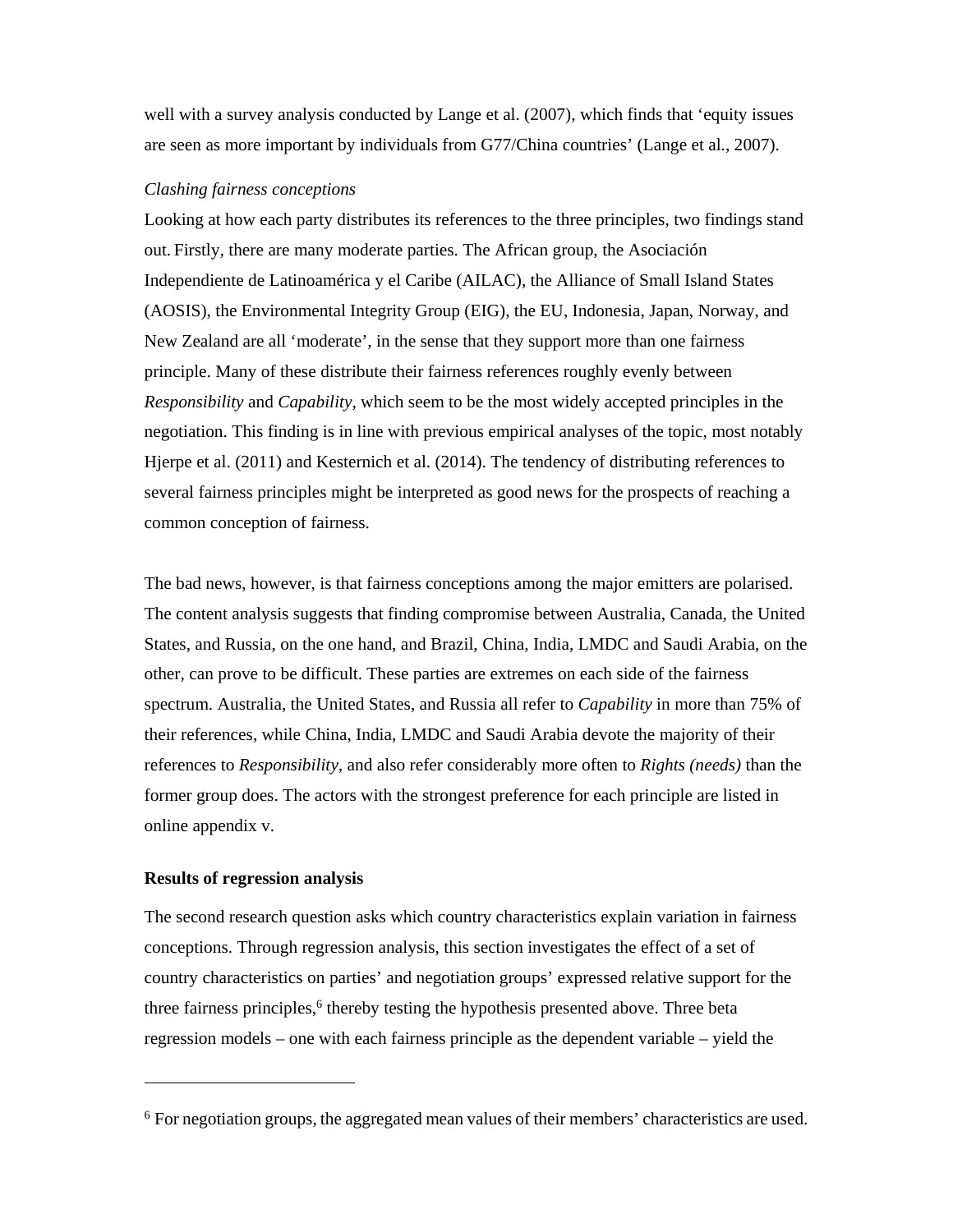results presented in Table 3. Hypothesised relationships are denoted next to the corresponding coefficients, showing which hypotheses are supported. All the statistically significant coefficients are in line with the hypotheses, but not all the hypothesised relationships turn out to be significant. Each hypothesis is now discussed chronologically.

[Insert Table 3: Results from the regression analysis]

The first hypothesis, that Current emissions decrease the probability of supporting *Responsibility*, finds support. In contrast, the corresponding hypothesis (H2) for Historical emissions is not supported. One reason may be that Historical emissions are correlated with both Current emissions and Annex I, so that it is difficult to estimate their isolated effect<sup>7</sup>. The third hypothesis, that Capacity to pay decreases the probability of supporting *Capability,* is not supported either. On the other hand, Capacity to pay increases the probability of supporting *Responsibility*. Because support for principles are measured in relative terms, that implies that high Capacity to pay decreases the probability of supporting *Capability* relative to *Responsibility*, other things being equal, in line with the overarching self-interest theory. Hypotheses 4, 5, and 6 concern the effect of Annex I membership. As hypothesised, such membership increases probability of supporting *Capability* and reduces the probability of supporting *Rights (needs)*, while no significant effect is found on *Responsibility.* Annex I member is the only variable with significant effects on two principles, and it is the only significant predictor of support for *Capability* and *Rights*. For these two reasons, it emerges as the dominant variable overall. Finally, the significant coefficient for Vulnerability supports H7 that victims emphasise placing responsibility for the damages they suffer.

Two robustness tests were performed. First, an ordinary least squares regression was run with the same variables as the beta model. While this standard model is not the correct specification in this case, it provides a useful benchmark. Second, two additional control variables – democracy level (Freedom House, 2015) and petroleum rents (World Bank, 2013) – were introduced to the beta model, one-by-one and in combination. These variables may influence negotiation strategy (Bailer, 2012), but are not included in the main model due to the lack of hypotheses about their relationship with fairness conceptions. Both robustness

 $\overline{a}$ 

<sup>7</sup> However, omitting Current emissions and Annex I does not make Historical emissions significant.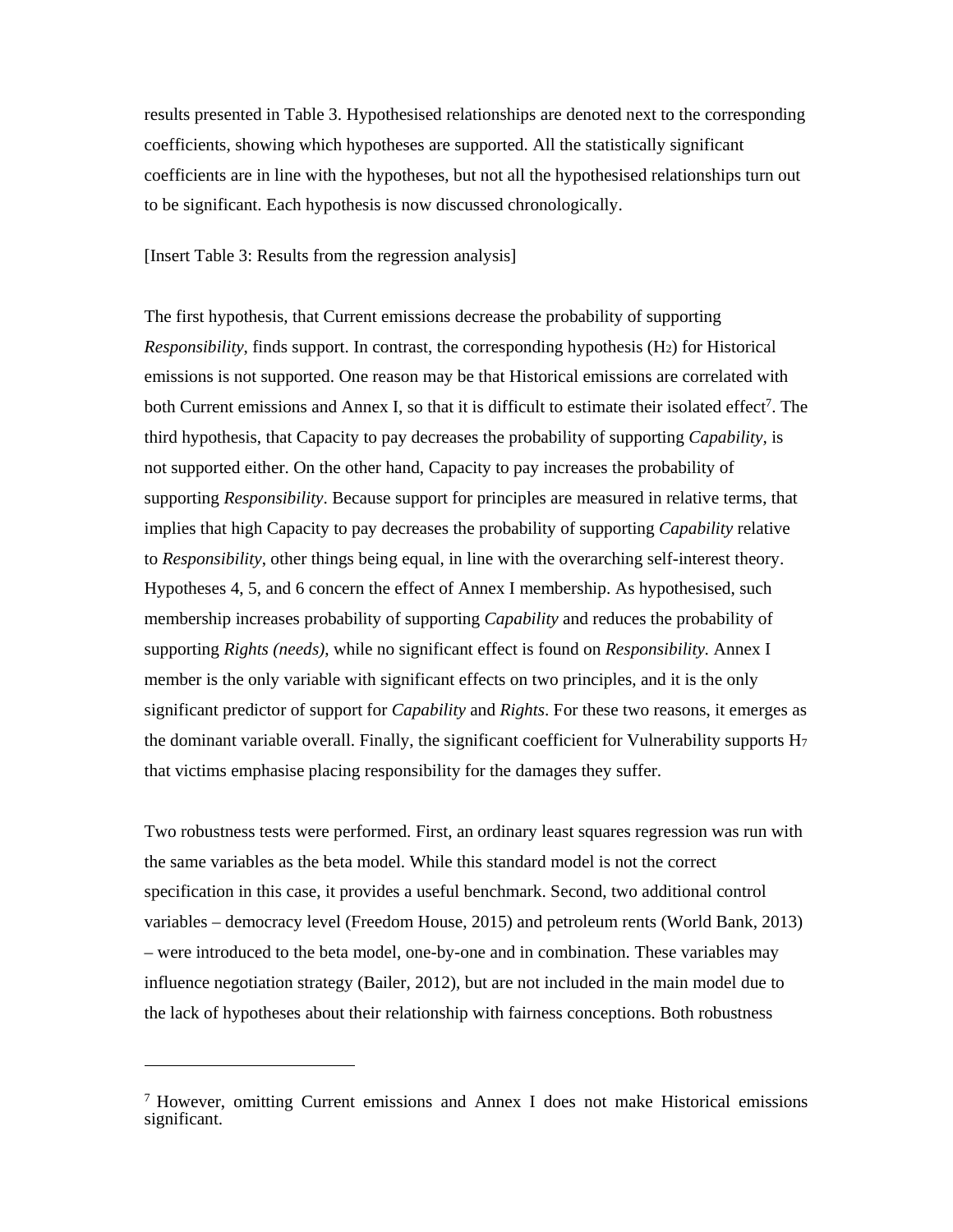tests leave the main results unchanged: the same coefficients are significant, with the same signs. Furthermore, the coefficients for the control variables are not significant. Hence, the results seem robust to different model specifications.

## **Discussion of regression results**

The empirical analysis shows that while factors commonly thought to influence self-interestbased environmental policy, such as vulnerability to climate change and greenhouse gas emissions (see Sprinz & Vaahtoranta, 1994), do affect fairness conceptions in the climate negotiations, the dominant factor in determining fairness conceptions is the Annex variable. Controlling for other effects, the 'firewall' between the 'developed' and 'developing' countries is in itself an important factor for determining which fairness principles the parties prefer. How can this result be explained?

First, the Annex division is an important determinant of self-interest in the negotiations, being in itself a differentiation scheme with Annex I status linked to obligation and non-Annex I status to privileges (Castro et al., 2014). Hence, non-Annex I countries would benefit from the scheme's continuation and Annex I countries from its removal. Annex I countries have an incentive to emphasise countries' capabilities, the distribution of which has changed significantly since the Annex was written. Many parties (e.g., China, Singapore, Qatar, Saudi Arabia) that were classified as 'developing' in 1990 have outgrown many Annex I countries in terms of GDP per capita and other economic indicators.

On the other hand, non-Annex I countries can use the *Rights (needs)* principle to defend the 'firewall'. The most frequently invoked principle is the right to (socio-economic) development, implying that all countries should be allowed to follow a development trajectory similar to that of countries that developed early. Therefore, 'developed' countries must reduce emissions enough to leave a sufficient share of the carbon budget to 'developing' countries. This standpoint has been emphasised by India<sup>8</sup> and Saudi Arabia among others.

Second, the dominance of Annex I status is likely corroborated by the coordination of negotiation positions in groups. Even though Annex I was expected to be important, one

 $\overline{a}$ 

<sup>8</sup> See for example Modi (2015).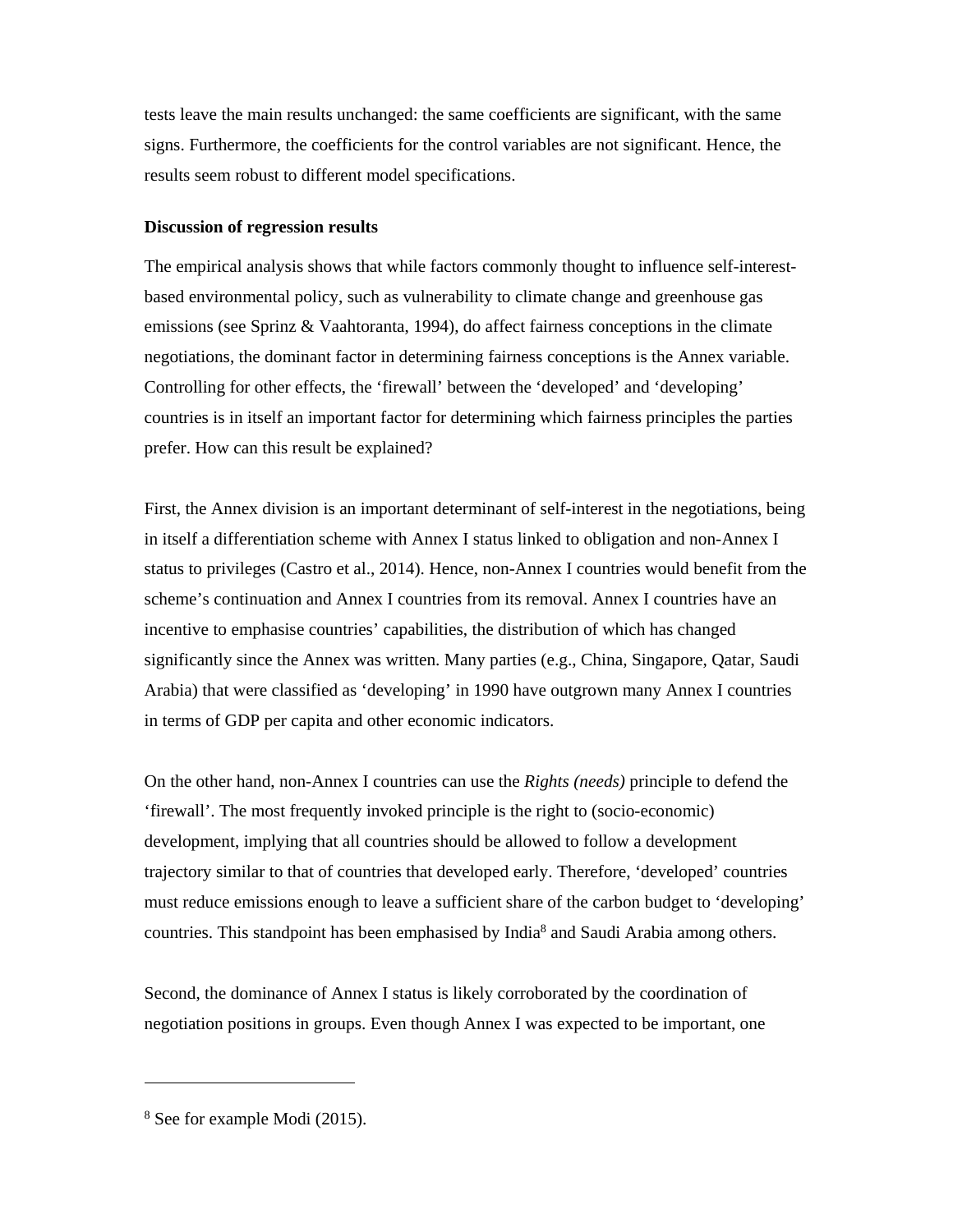would still expect the other variables to have some effect after controlling for the Annex affiliation. For example, within the non-Annex I group, countries with high GDP per capita have the strongest incentive to oppose *Capability* as a fairness principle. The lack of explanatory power of these other variables may result from group dynamics on the two sides of the 'firewall' muting individual countries' incentives. In multilateral negotiations, group coordination is often important for developing individual actors' negotiation positions, often with the aim of generating leverage (see, e.g., Goldsmith & Posner, 2005). When parties coordinate their positions, weak parties are susceptible to persuasion by powerful ones. This can lead weak parties to invoke principles that apparently contradict their self-interest. An illustrative example is the G77 group, whose membership consists of most non-Annex I countries.<sup>9</sup> For the G77 it is collectively rational to support the 'firewall', and therefore to converge on fairness principles that support this objective. The G77 operates in and across multiple policy domains, so a weak member state may be persuaded to support a certain fairness conception in the climate negotiations because it wants G77 support in other domains.

The significance of the Annex variable is therefore compatible with the definition of justice as rational prudence: the parties invoke fairness principles strictly with the goal of advancing their own interests. This finding lends support to previous studies that have pointed to a tendency of self-interested fairness conceptions among climate negotiators (Hjerpe et al., 2011; Lange et al., 2010). However, in addition to self-interest-based reasons for acting collectively, it should be pointed out that unity in the G77 is also based on shared identities, narratives, and histories. Najam (2005) describes the group as 'a collective of countries that consider themselves to have been disempowered, marginalised and disenfranchised by the international system', and notes that their sense of collectivity is resilient to intra-group interest differences in the climate negotiations. Notably, the G77 has acted in a less united manner in negotiations on the Paris Agreement than they did in Kyoto negotiations, and certain groups of 'developing' countries have argued for 'shared responsibility across the North-South divide' (Blaxekjær & Nielsen 2015), including the groups that this paper places in the 'moderate' category (AILAC, African group, and AOSIS). However, while intra-G77

 $\overline{a}$ 

<sup>9</sup> For exceptions, see Depledge, 2009, pp. 275–276.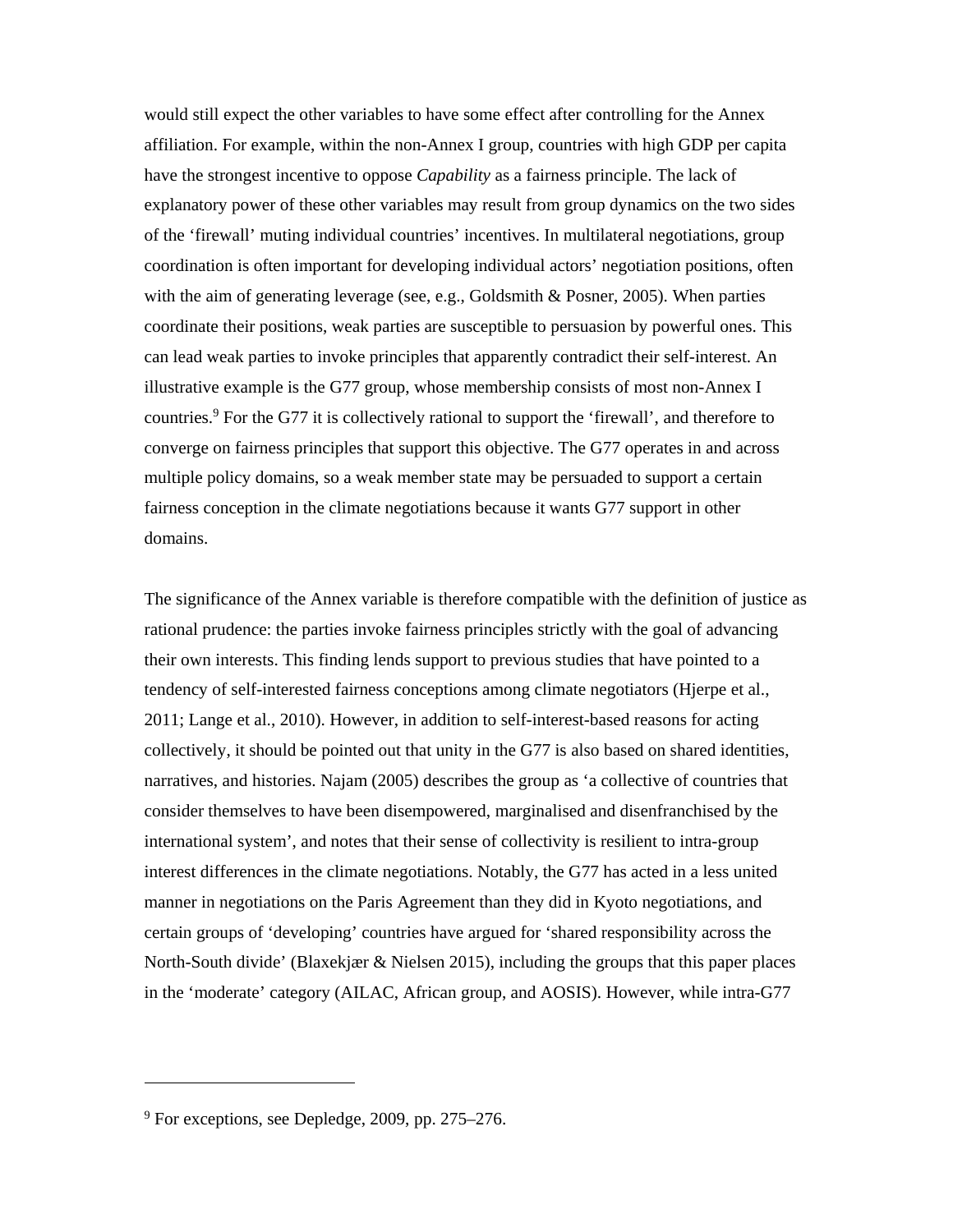differences have increased, the analysis conducted in this paper indicates that they are still dominated by the differences between the G77 and Annex I countries.

# Concluding remarks

Disagreement over how to distribute mitigation costs plays a prominent role in international climate negotiations. Three understandings of what a fair burden-sharing scheme entails have frequently been invoked in the negotiations: *Responsibility*, *Capability*, and *Rights (needs)*. This paper has investigated which country characteristics predict relative support for the three fairness principles, using a content analysis of submissions to the negotiations on the Paris Agreement. It tested a range of hypotheses derived from the assumption that expressed fairness conceptions are driven by self-interest.

The analysis showed that several factors often regarded as important to parties' self-interest – such as historical emissions and capacity to pay – are *not* the primary determinants of fairness conceptions in the climate negotiations. Instead, whether a country is listed in 'Annex I' of the UNFCCC – that is, whether it is classified as 'developed' or 'developing' – is the strongest predictor. This finding indicates that the Annex division has profoundly shaped which fairness conceptions different parties support. An important explanation for this is that Annex I is in the Convention linked to obligations, while non-Annex I is linked to privileges (Castro et al., 2014), which means that non-Annex I countries benefit from the scheme's continuation and Annex I countries from its removal. Therefore, the significance of the Annex variable is compatible with the assumption that parties invoke fairness principles with the goal of advancing their own interests.

In this light, it is notable that the Paris Agreement omits any reference to Annex I of the UNFCCC. Because the Annex division has been the clearest obstacle to convergence on fairness principles, the Agreement apparently resolves a fundamental tension in the negotiations. This development can be seen as a victory for the Annex I parties. Annex I and non-Annex I countries alike are now obliged to submit nationally determined contributions (NDCs) every five years. Burden-sharing will result from countries' domestic decisions, rather than from international negotiations – a process termed 'self-differentiation'. In this process, parties are requested to justify their own contribution as 'fair and ambitious' (UNFCCC, 2015, decision no. 27).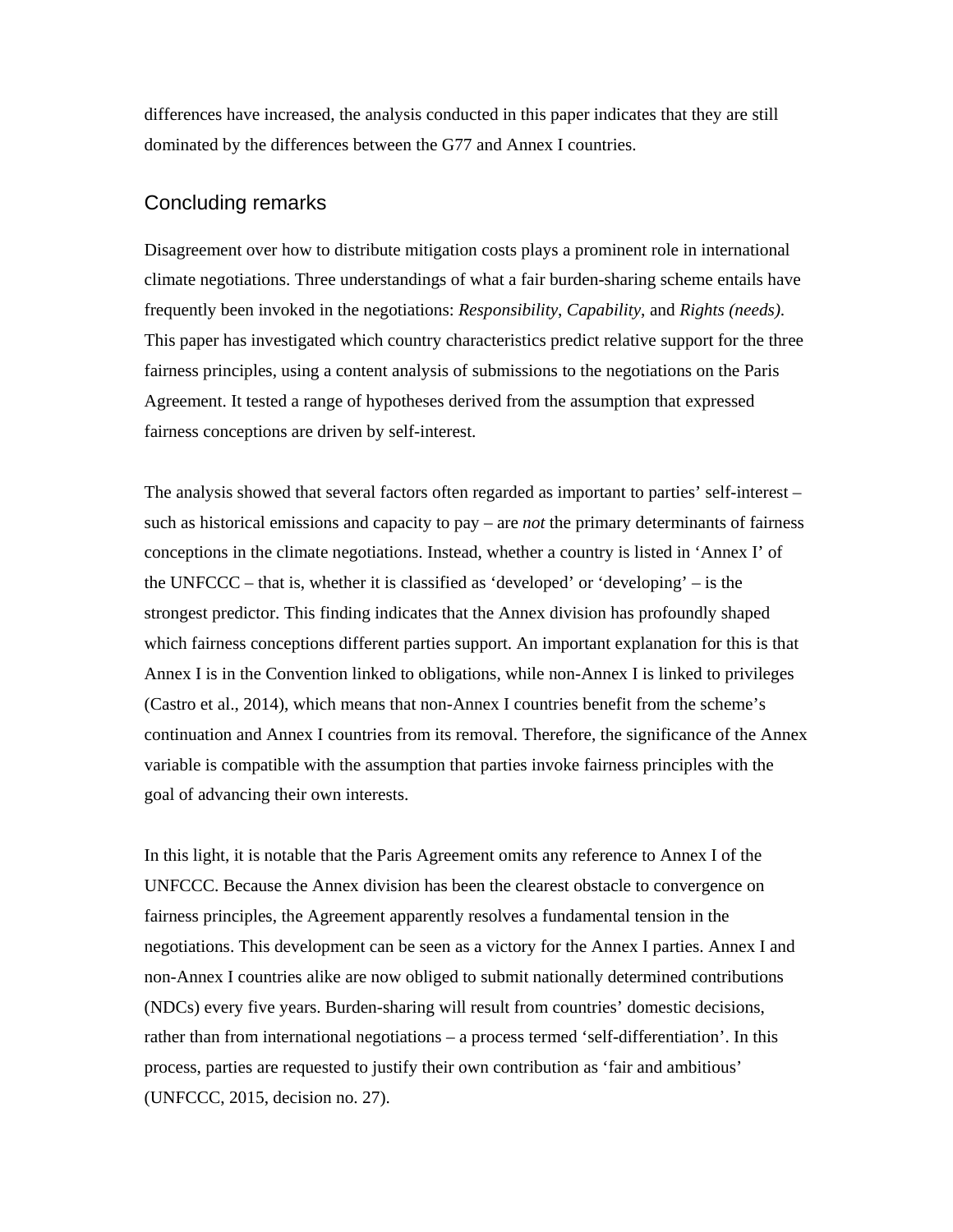Another key element of the Paris Agreement is the 'global stocktake', which will assess collective progress every five years 'in light of equity' (UNFCCC, 2015, Article 14). The terms 'collective' and 'equity' will be challenging to square, as distributive fairness is inherently about comparing individual efforts. A skilfully crafted compromise will be required for the process to meaningfully include fairness considerations while avoiding finger-pointing. To achieve this, it is useful to note that the stocktake need not to take a single, authoritative position on what fairness is in order to drive up ambition (Breakey, 2016). A more flexible and pragmatic approach would be to link the process to parties' own fairness concepts as presented in their NDCs.

Generally, the finding that fairness-considerations are shaped by self-interest implies it will be difficult to achieve the kind of 'moral dialogue' envisioned by Breakey (2015) that leads parties to change their standpoints, as opposed to self-interested negotiations that can at best result in compromises. In light of this paper's finding, it is unsurprising that every fairnessrelated phrase in the Paris Agreement resulted from a carefully crafted compromise (Rajamani, 2016). The text contains multiple references to 'developed' versus 'developing' (or 'other') countries, leaving the door open for continued differentiation between the two groups in various areas – although the categorisation of countries is less clearly defined than in Annex I. Hence, the simpler, more binary distinction defined by the 1992 Convention has been replaced by a more subtle and ambiguous differentiation scheme (Dimitrov, 2016). In 2018, parties are to agree on a 'rulebook' for the Agreement. These seemingly technical discussions have already encountered 'roadblocks' that partially derive from how the Agreement resolved the issue of differentiation between 'developed' and 'developing' countries (IISD 2016b). It therefore appears that negotiators will have to continue to deal with this issue, even though it may take on a new dynamic now that the Annex I division has less force. In doing so, this paper suggests that looking for pragmatic solutions tailored to each substantive agenda point will be more fruitful than discussions at the level of fairness principles aiming for one overarching solution. Arguably, such a transition from principles to pragmatism already took place in the Paris Agreement (Rajamani, 2016).

# **References**

Albin, C. (1993). The role of fairness in negotiations. *Negotiations Journal*, *9*(3), 223–244.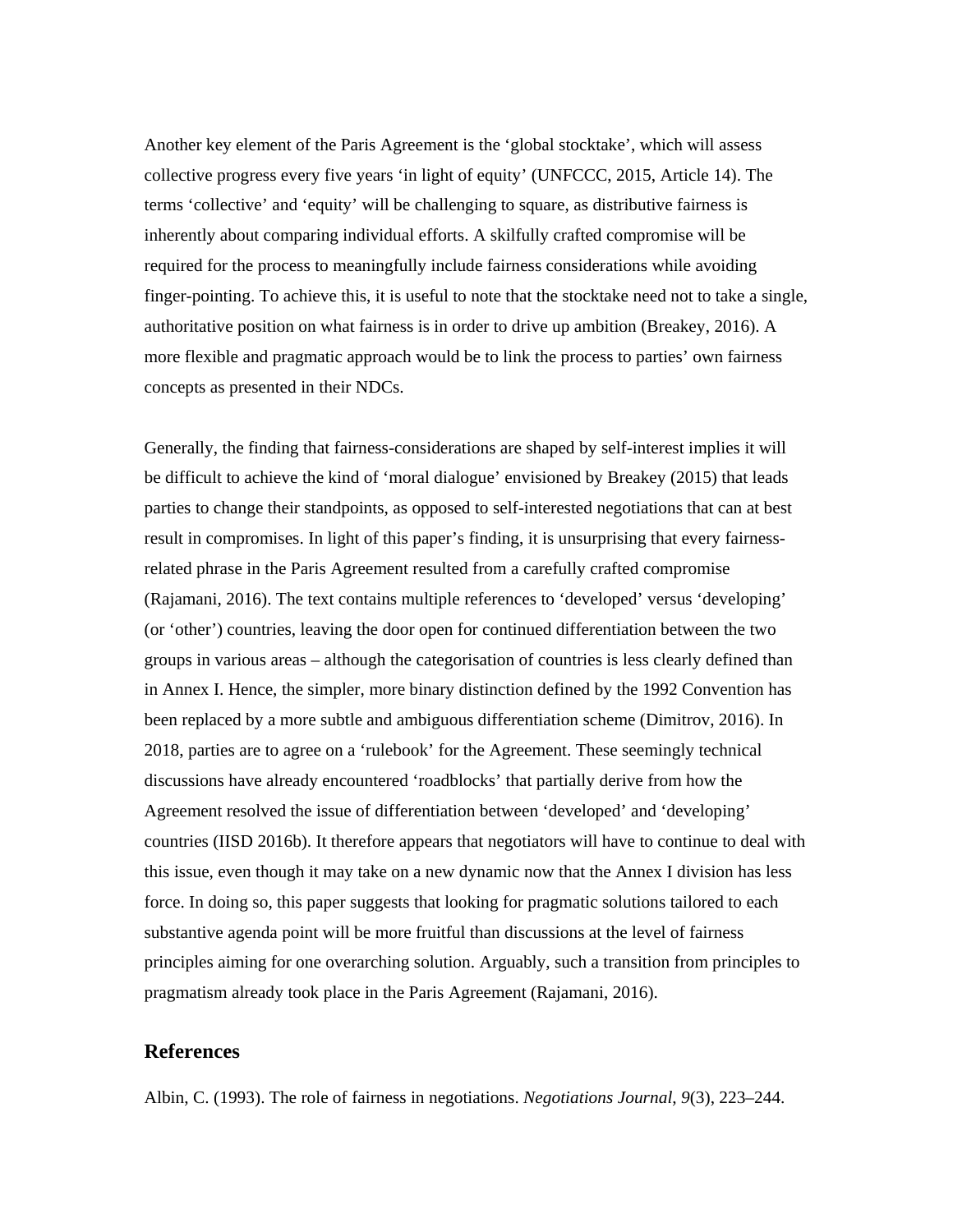- Babcock, L. & Loewenstein, G. (1997). Explaining bargaining impasse: The role of self– serving biases. *The Journal of Economic Perspectives*, *11*, 109–126.
- Bailer, S. (2012). Strategy in the climate change negotiations: do democracies negotiate differently? *Climate Policy, 12*(5)*,* 534–551.
- Barry, B. (1989). *Theories of justice.* Berkeley: University of California Press.
- Berelson, B. (1952). *Content analysis in communication research.* New York, NY: Free Press.
- Blaxekjær, L.Ø. & Nielsen, T.D. (2015). Mapping the narrative positions of new political groups under the UNFCCC. *Climate Policy*, *15*(6), 751–766.
- Bodansky, D. (1993). The United Nations Framework Convention on Climate Change: A Commentary. *Yale Journal of International Law, 18*(2), 451–558.
- Breakey, H. (2015). COP20's Ethical Fallout: The Perils of Principles Without Dialogue. *Climate Policy*, *18*(2), 156–169.
- Breakey, H. (2016). Fairness on the agenda as UN begins job of strengthening the Paris climate deal. The Conversation. Retrieved from http://theconversation.com/fairness– on–the–agenda–as–un–begins–job–of–strengthening–the–paris–climate–deal–58789 [Last access: 20.12.2016].
- Brunnée, J. & Streck, C. (2013). The UNFCCC as a negotiation forum: Towards common but more differentiated responsibilities. *Climate Policy*, *13*(5), 589–607.
- CAIT (2015). Climate data explorer. Washington, DC: World Resources Institute. Retrieved from http://cait.wri.org [Last access: 24.12.2016].
- Caney, S. (2006). Cosmopolitan Justice, Responsibility, and Global Climate Change.  *Leiden Journal of International Law*, *18*(4), 747–775.
- Carlsson, F., Kataria, M., Krupnick, A., Lampi, E., Löfgren, Å., Qin, P., Sterner, T. & Chung, S. (2013). A Fair Share – Burden-Sharing Preferences in the United States and China. *Resource and Energy Economics*, *35*(1), 1–17.
- Castro, P., Hörnlein, L. & Michaelowa, K. (2014). Constructed peer groups and path dependence in international organizations: The case of the international climate change negotiations. *Global Environmental Change, 25*, 109–120.
- Clarke L., Jiang, K., Akimoto, K., Babiker, M., Blanford, G., Fisher-Vanden, K., … van Vuuren, D.P. (2014): Assessing Transformation Pathways. In Edenhofer, O., Pichs-Madruga, R., Sokona, Y., Farahani, E., Kadner, S., Seyboth, K. … Minx, J.C. (eds.), *Climate Change 2014: Mitigation of Climate Change. Contribution of Working Group III to the Fifth Assessment Report of the Intergovernmental Panel on Climate Change*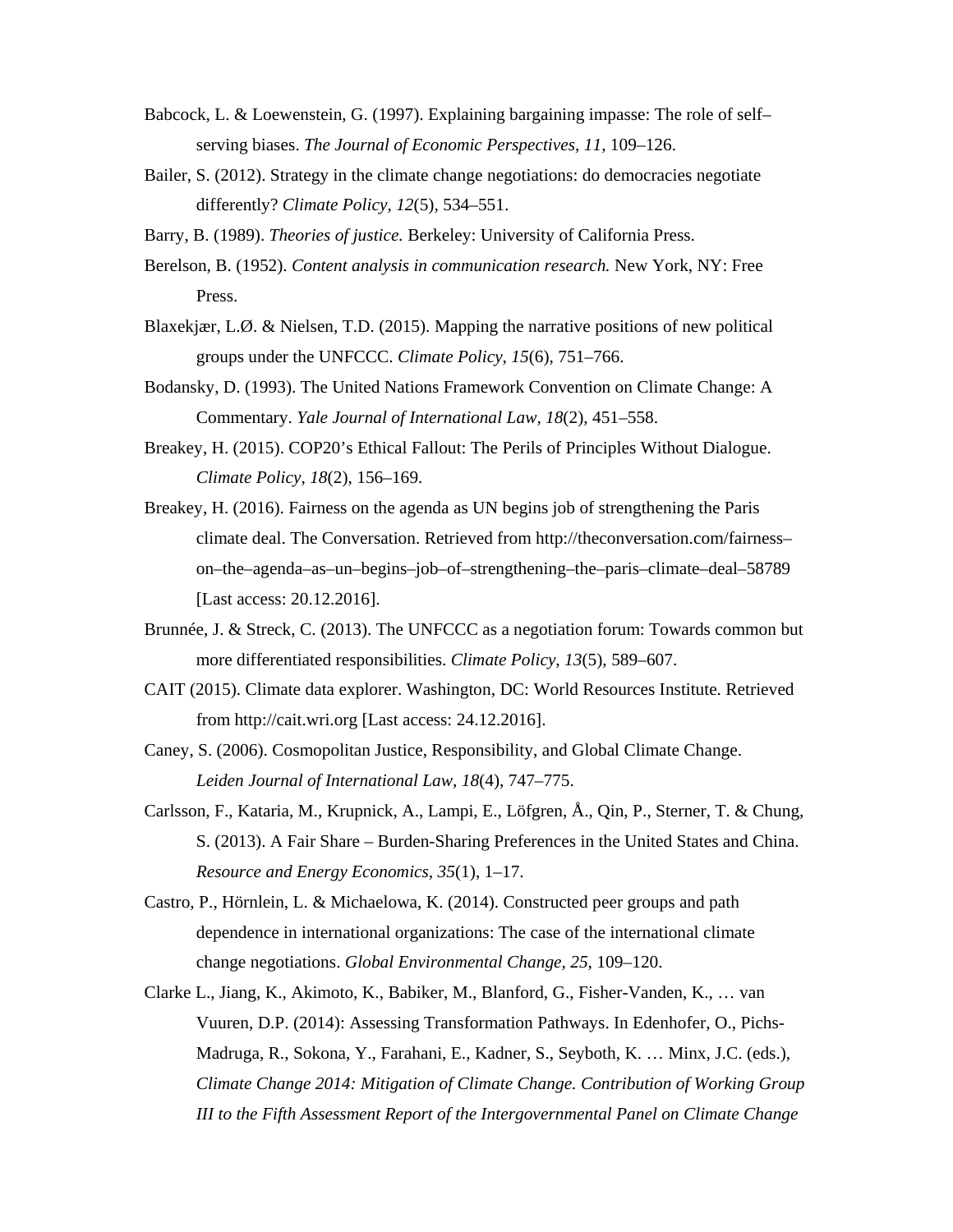(pp. 414–510). Cambridge, United Kingdom and New York, NY: Cambridge University Press.

- Dannenberg, A., Sturm, B., & Vogt, C. (2010). Do equity preferences matter for climate negotiators? An experimental investigation. *Environmental and Resource Economics*, *47*(1)*,* 91–109.
- Dimitrov, R.S. (2016). The Paris Agreement on climate change: Behind closed doors. *Global Environmental Politics*, *16*(3), 1–11.
- Depledge, J. (2009). The road less travelled: difficulties in moving between annexes in the climate change regime. *Climate Policy*, *9*(3), 273-287.
- Elster, J. (1998). Introduction. In Elster, J. (ed.). *Deliberative democracy.* Cambridge: Cambridge University Press.
- Fleurbaey, M., Kartha, S., Bolwig, S., Chee, Y.L., Chen, Y., Corbera, E., … Sagar, A.D. (2014). Sustainable Development and Equity. In Edenhofer, O., Pichs-Madruga, R, Sokona, Y., Farahani, E., Kadner, S., Seyboth, K. … Minx, J.C. (eds.). *Climate Change 2014: Mitigation of Climate Change. Contribution of Working Group III to the Fifth Assessment Report of the Intergovernmental Panel on Climate Change* (pp. 283–350). Cambridge, United Kingdom and New York, NY: Cambridge University Press.
- Franck, T. (1995). *Fairness in international law and institutions.* New York, NY: Oxford University Press.
- Freedom House (2016). Freedom in the World 2015. Retrieved from https://freedomhouse.org/sites/default/files/01152015\_FIW\_2015\_final.pdf [Last access: 11.1.2017].
- Genovese, F. (2014). States' interests at international climate negotiations: new measures of bargaining positions. *Environmental Politics*, *23*(4), 610–631.
- Global Carbon Project (2014). Fossil fuel and cement emissions 2013. Retrieved from Global Carbon Project: http://www.globalcarbonatlas.org/?q=en/emissions [Last access: 24.12.2016].
- Goldsmith, J. & Posner, E. (2005). *The limits of international law.* Oxford: Oxford University Press.
- Hardy, C., Harley, B. & Phillips, N. (2004). Discourse analysis and content analysis: Two solitudes? *Qualitative Methods*, *2*(1), 19–22.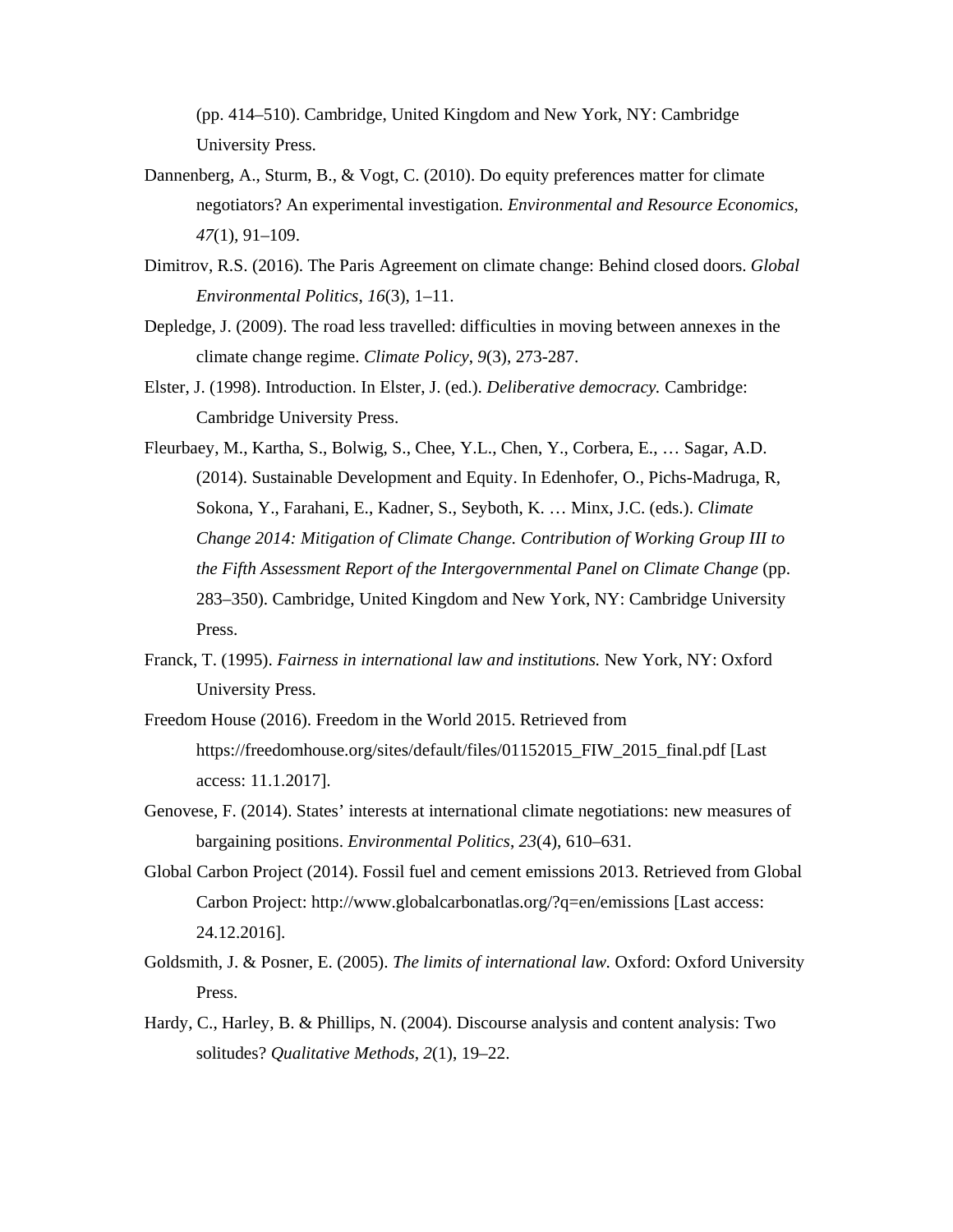- Hjerpe, M., Löfgren Å., Linnér, B. & Hennlock, M. (2011). Common ground for effort sharing? Preferred principles for distributing climate mitigation efforts. Working Paper in Economics No. 491, University of Gothenburg.
- IISD (2016a). Summary of the Marrakech climate change conference: 7–19 November 2016. *Earth Negotiations Bulletin, 12*(676).
- IISD (2016b). Summary of the Bonn climate change conference: 16–26 May 2016. *Earth Negotiations Bulletin, 12*(689).
- Kallbekken, S., Sælen, H. & Underdal, A. (2014). *Equity and spectrum of mitigation commitments in the 2015 agreement.* NOAK Report no.559 to the Nordic Council of Ministers. Retrieved from: http://norden.diva– portal.org/smash/get/diva2:710898/FULLTEXT01.pdf [Last access: 24.12.2016].
- Keohane, R. (1986). Reciprocity in international relations. *International Organization*, *40*(1), 1–27.
- Kesternich, M., Löschel, A. & Ziegler, A. (2014). Negotiating Weights for Burden Sharing Rules among Heterogeneous Parties: Empirical Evidence from a Survey among Delegates in International Climate Negotiations. ZEW Discussion Paper Series No. 14-031.
- Krippendorff, K. (2013). *Content analysis: An introduction to its methodology.* Third edition. Los Angeles, CA: SAGE.
- Kverndokk, S. & Rose, A. (2008). Equity and Justice in Global Warming Policy. *International Review of Environmental and Resource Economics*, *2*, 135–176.
- Lange, A., Vogt, C. & Ziegler, A. (2007). On the importance of equity in international climate policy: An empirical analysis. *Energy Economics*, *29*(3), 545–562.
- Lange, A., Löschel, A., Vogt, A. & Ziegler, A. (2010). On the self-interested use of equity in international climate negotiations. *European Economic Review*, *54*(3), 359–375.
- Laver, M., Benoit, K. & Gerry, J. (2003). Extracting Policy Positions from Political Texts Using Words as Data. *The American Political Science Review*, *97*(2), 311–331.
- Mattoo, A. & Subramanian, A. (2010). Equity in climate change: An analytical review*.*  Retrieved from the World Bank: http://elibrary.worldbank.org/doi/abs/10.1596/1813– 9450–5383 [Last access: 24.12.2016].
- Miller, D. (2013). *Justice for Earthlings. Essays in Political Philosophy.* Cambridge: Cambridge University Press.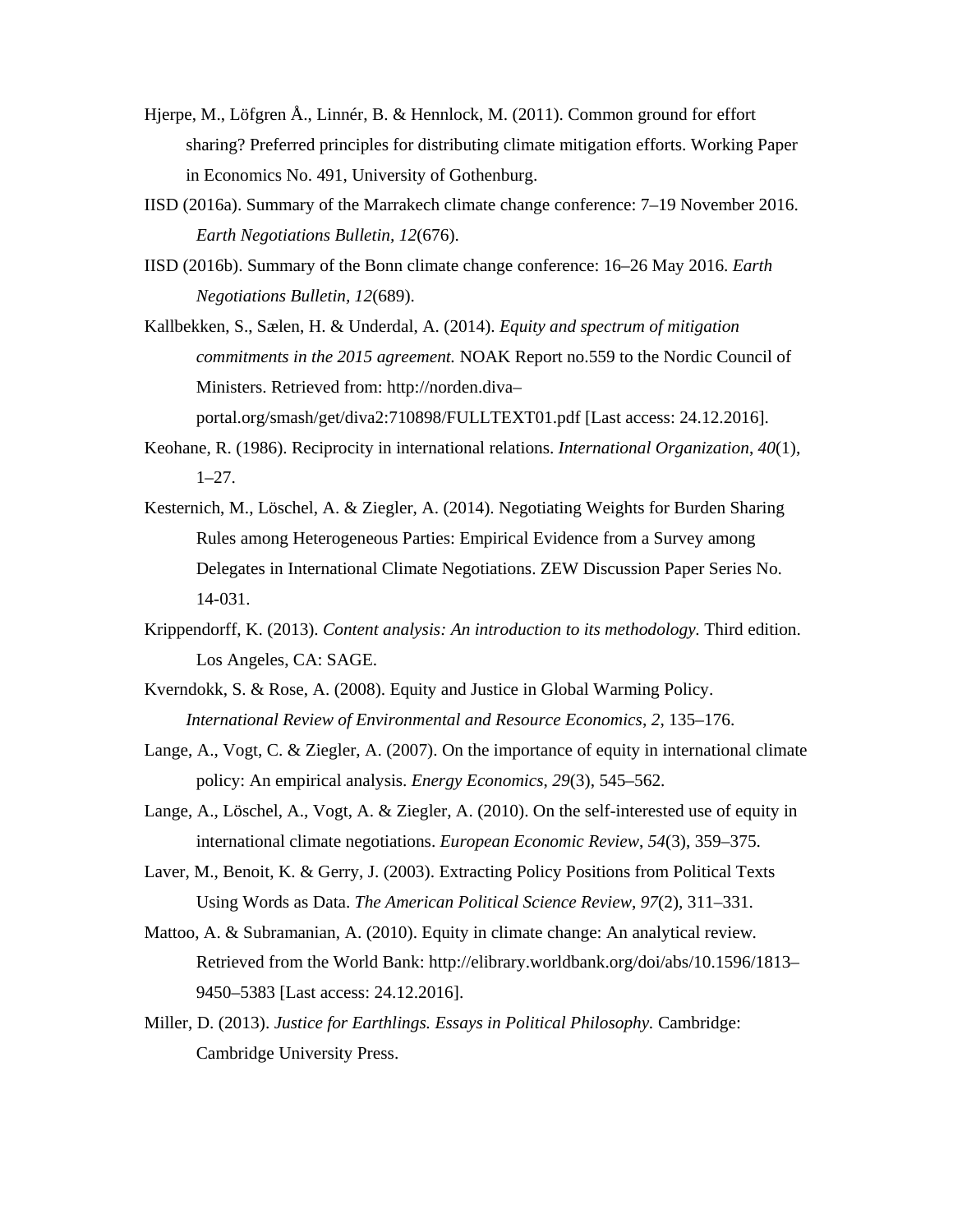- Modi, M. (2015, November 29). The rich world must take greater responsibility for climate change. *Financial Times.* Retrieved from: https://www.ft.com/content/03a251c6– 95f7–11e5–9228–87e603d47bdc [Last access: 23.12.2016].
- Najam, A. (2005). Developing countries and global environmental governance: From contestation to participation to engagement. *International Environmental Agreements: Politics, Law and Economics*, *5*(3), 303–321.
- ND–GAIN (Notre Dame Global Adaptation Index) (2015). Vulnerability Scores. Retrieved from ND–GAIN: http://index.gain.org/ranking/vulnerability [Last access: 11.12.2016].
- Paterson, M. (2001). Principles of justice in the context of global climate change. Ch.6 in Luterbacher, U. & Sprinz, D. (eds.): *International relations and global climate change.* Cambridge, MA: The MIT Press.
- Rajamani, L. (2016). Ambition and differentiation in the 2015 Paris Agreement: interpretative possibilities and underlying politics. *International and Comparative Law Quarterly*, *65*, 493–514.
- Rawls, J. (1999). *A theory of justice. Revised edition.* Cambridge, MA: Harvard University Press.Ringius, L., Torvanger, A. & Underdal, A. (2002). Burden sharing and fairness principles in international climate policy. *International Environmental Agreements: Politics, Law and Economics*, *2*(1), 1–22.
- Risse, T. (2000). 'Let's Argue!': Communicative action in world politics. *International Organization*, *54*(1), 1–39.
- Sprinz, D. & Vaahtoranta, T. (1994). The interest–based explanation of international environmental policy. *International Organization*, *48*(1), 77–105.
- Torvanger, A. & Godal, O. (1999). A survey of differentiation methods for national greenhouse gas reduction targets. CICERO Report no.5. Retrieved from: https://www.duo.uio.no/bitstream/handle/10852/32738/108.pdf?sequence=1 [Last access: 4.1.2017].
- UN (1992). United Nations Framework Convention on Climate Change. Retrieved from UNFCCC:

http://unfccc.int/files/essential\_background/background\_publications\_htmlpdf/applicat ion/pdf/conveng.pdf [Last access: 23.12.2016].

- UN (1997). Kyoto Protocol. Retrieved from UNFCCC: http://unfccc.int/kyoto\_protocol/items/2830.php [Last access: 24.12.2016].
- Underdal, A. & Wei, T. (2015). Distributive fairness: A mutual recognition approach. *Environmental Science & Policy*, *51*, 35–44.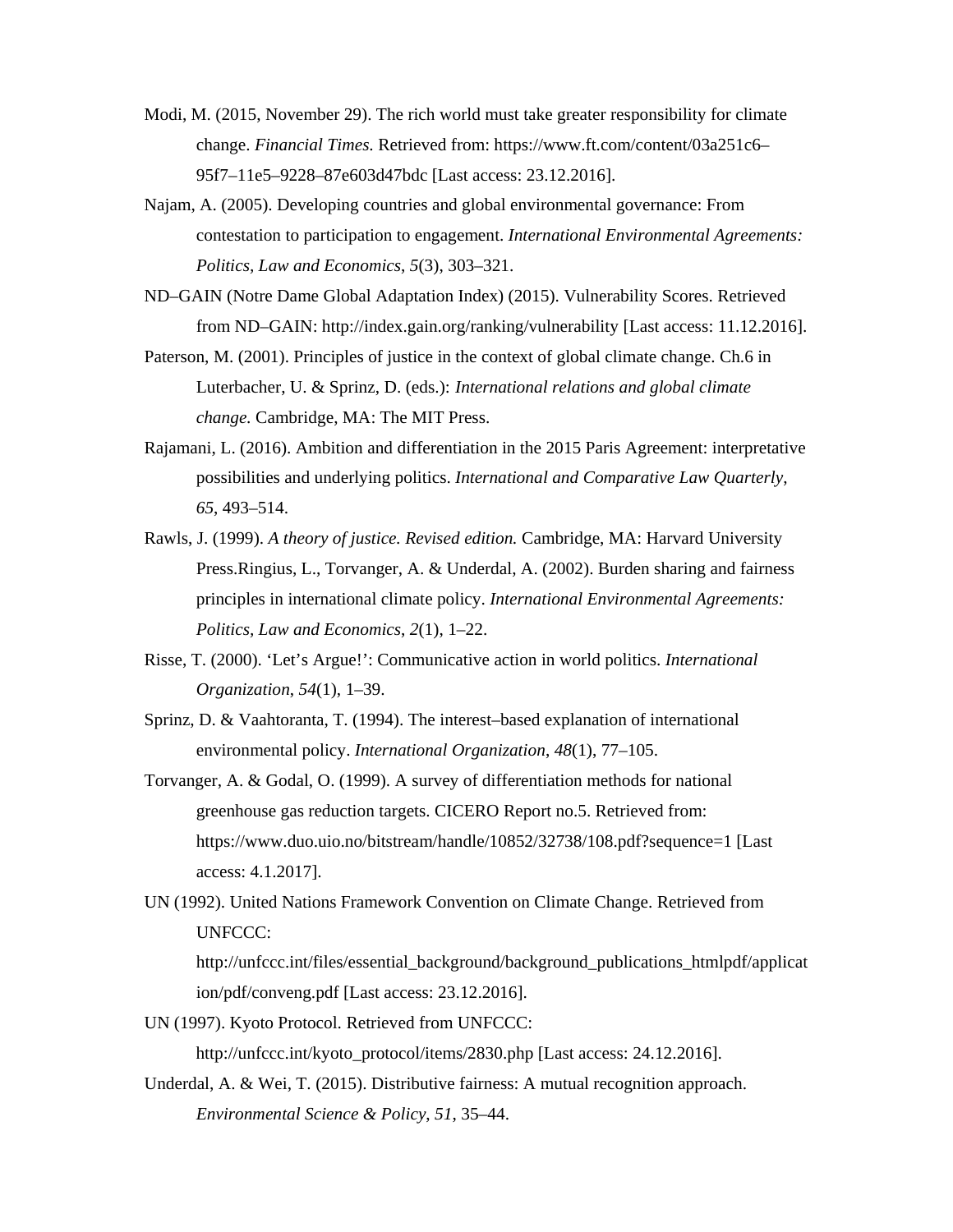UNFCCC (1996). Strengthening the commitments in Article 4.2(A) and (B) Quantified emission limitation and reduction within specified time–frames. FCCC/AGBM/1996/7. Retrieved from UNFCCC:

http://unfccc.int/cop4/resource/docs/1996/agbm/07.htm [Last access: 20.12.2016].

UNFCCC (2000). Tracing the origins of the Kyoto Protocol: An article-by-article textual history. FCCC/TP/2000/2. Retrieved from UNFCCC:

http://unfccc.int/resource/docs/tp/tp0200.htm [Last access: 20.12.2016].

- UNFCCC (2015). Adoption of the Paris Agreement. FCCC/CP/2015/L.9. Retrieved from UNFCCC: https://unfccc.int/resource/docs/2015/cop21/eng/l09r01.pdf [Last access: 24.12.2016].
- Weiler, F. (2012). Determinants of bargaining success in the climate change negotiations. *Climate Policy*, *12*(5), 552–574.
- World Bank (2013). Oil rents, Coal rents, and Gas Rents, 2012. Retrieved from the World Bank: http://databank.worldbank.org/data/reports.aspx?source=world–development– indicators#s\_c [Last access: 11.01.2017].
- World Bank (2016). GDP per capita. Retrieved from: http://data.worldbank.org/indicator/NY.GDP.MKTP.CD [Last access: 24.12.2016].
- Young, O. (2014). Does fairness matter in international environmental agreements? Ch. 2 in Cherry, T.L., Hovi, J., & McEvoy, D.M. (eds.): *Toward a new climate agreement: Conflict, resolution and governance.* London: Routledge.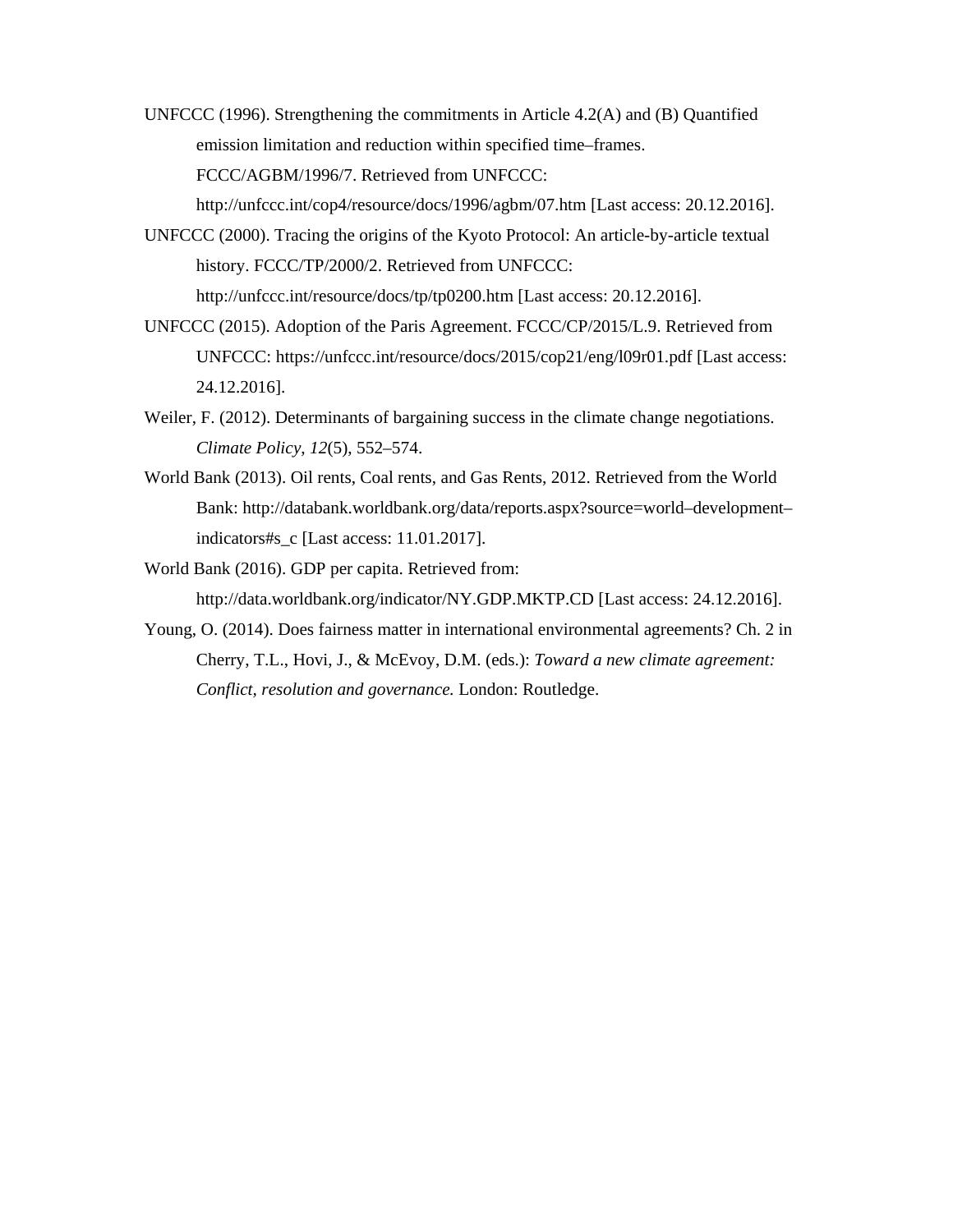# **Tables**

| Variable name                  | <b>Operationalisation</b>                                         | Data source                             |  |
|--------------------------------|-------------------------------------------------------------------|-----------------------------------------|--|
| <b>Responsibility</b>          | References made to 'Responsibility'/<br>total fairness references | Content analysis                        |  |
| Capability                     | References made to 'Capability'/<br>total fairness references     | Content analysis                        |  |
| <b>Rights</b> (needs)          | References made to 'Rights (needs)'/<br>total fairness references | Content analysis                        |  |
| <b>Current emissions</b>       | Fossil fuel emissions per capita (2013)                           | Global Carbon Project (2014)            |  |
| <b>Historical</b><br>emissions | Cumulative $CO2$ emissions per capita<br>$(1850 - 1990)$          | CAIT (2015)                             |  |
| Capacity to pay                | Natural logarithm of GDP per capita<br>(US\$ 2014)                | World Bank (2016)                       |  |
| <b>Annex I member</b>          | $0 = No, 1 = Yes$                                                 | UN (1992, with amendments<br>from 1998) |  |
| <b>Vulnerability</b>           | ND-GAIN <i>Vulnerability</i> score (2014)                         | $ND-GAIN (2015)$                        |  |

Table 1: Independent variables in regression analysis with data sources